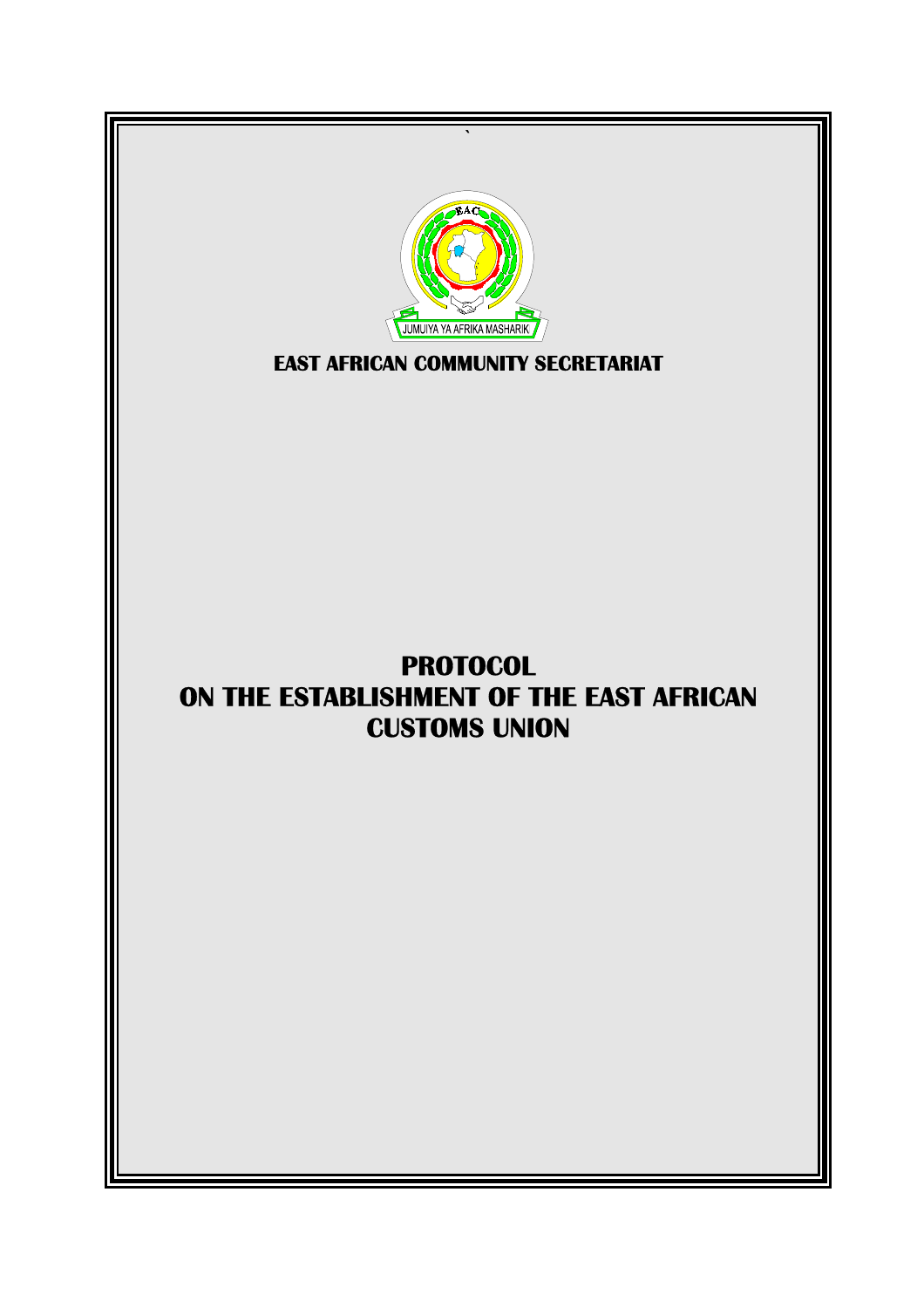#### **TABLE OF CONTENTS**

#### *PREAMBLE*

#### **PART A INTERPRETATION**

Article 1 Interpretation

#### **PART B ESTABLISHMENT OF THE EAST AFRICAN COMMUNITY CUSTOMS UNION**

- Article 2 Establishment of the East African Community Customs Union
- Article 3 Objectives of the Customs Union
- Article 4 Scope of Co-operation in the Customs Union

#### **PART C CUSTOMS ADMINISTRATION**

- Article 5 Communication of Customs and Trade Information
- Article 6 Trade Facilitation
- Article 7 Simplification, Standardisation and Harmonisation of Trade Information and Documentation
- Article 8 Commodity Description and Coding System
- Article 9 Prevention, Investigation and Suppression of Customs **Offences**

#### **PART D TRADE LIBERALISATION**

- Article 10 Internal Tariff
- Article 11 Transitional Provisions on the Elimination of Internal Tariffs
- Article 12 Common External Tariff
- Article 13 Non-tariff Barriers

#### **PART E TRADE RELATED ASPECTS**

- Article 14 Rules of Origin
- Article 15 National Treatment
- Article 16 Anti-dumping Measures
- Article 17 Subsidies
- Article 18 Countervailing Measures
- Article 19 Safeguard Measures
- Article 20 Co-operation in the Investigation of Dumping, Subsidies and Application of Safeguard Measures
- Article 21 Competition
- Article 22 Restrictions and Prohibitions to Trade
- Article 23 Re-exportation of Goods
- Article 24 East African Community Committee on Trade Remedies

#### **PART F EXPORT PROMOTION SCHEMES**

Article 25 Principles of Export Promotion Schemes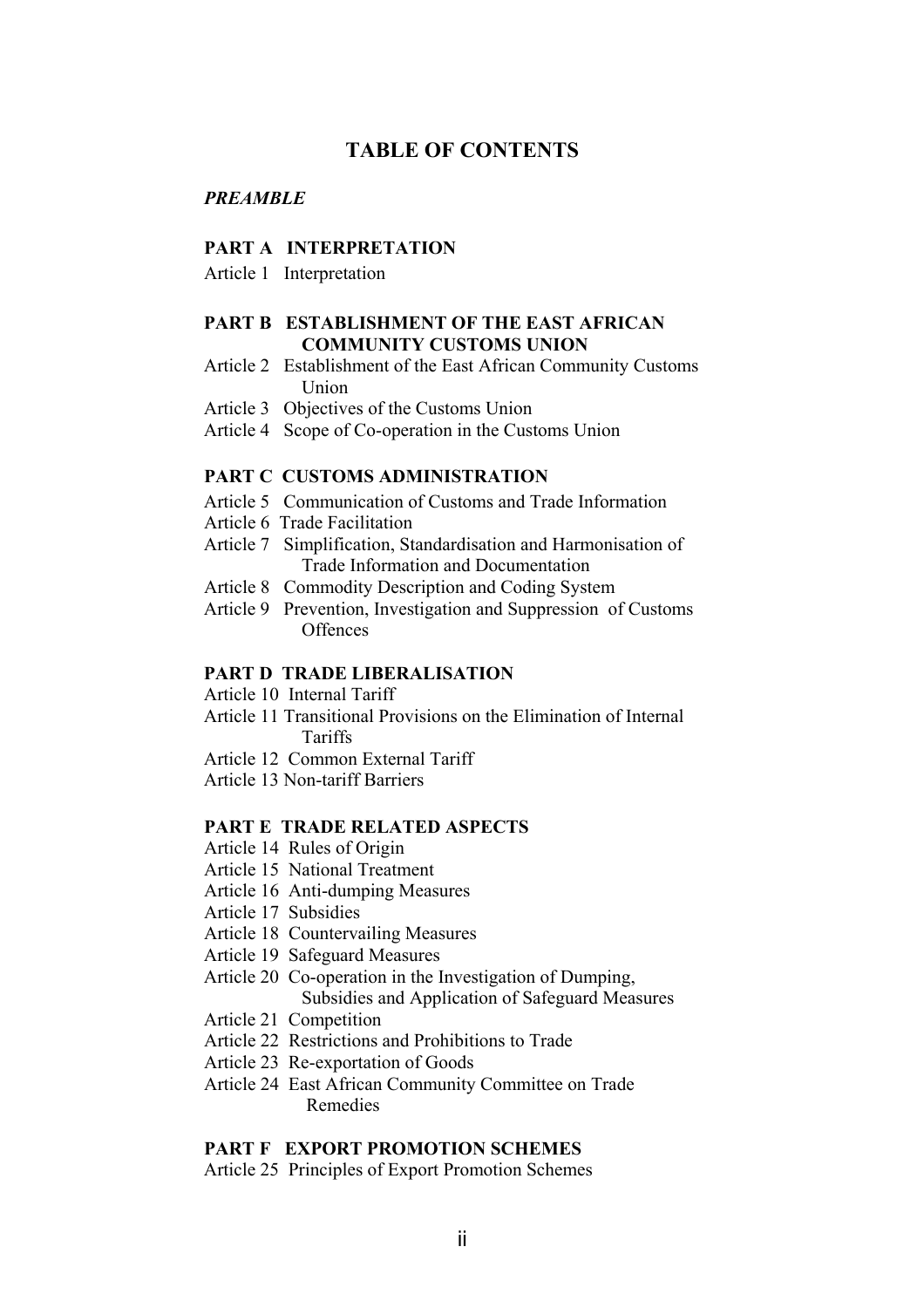- Article 26 Duty Drawback Schemes
- Article 27 Duty and Value Added Tax Remission Schemes
- Article 28 Manufacturing under Bond Schemes
- Article 29 Export Processing Zones
- Article 30 Other Export Promotion Schemes

#### **PART G SPECIAL ECONOMIC ZONES**

- Article 31 Freeports
- Article 32 Other Arrangements

#### **PART H EXEMPTION REGIMES**

Article 33 Exemption Regimes

#### **PART I GENERAL PROVISIONS**

- Article 34 Administration of the Customs Union
- Article 35 Measures to address Imbalances arising from the Establishment of the Customs Union
- Article 36 Safeguard Clause
- Article 37 Trade Arrangements with Countries and Organisations outside the Customs Union
- Article 38 Inter-linkages with Other Areas of Co-operation
- Article 39 Customs Law of the Community
- Article 40 Annexes to the Protocol
- Article 41 Dispute Settlement
- Article 42 Amendment of the Protocol
- Article 43 Entry into Force
- Article 44 Depository and Registration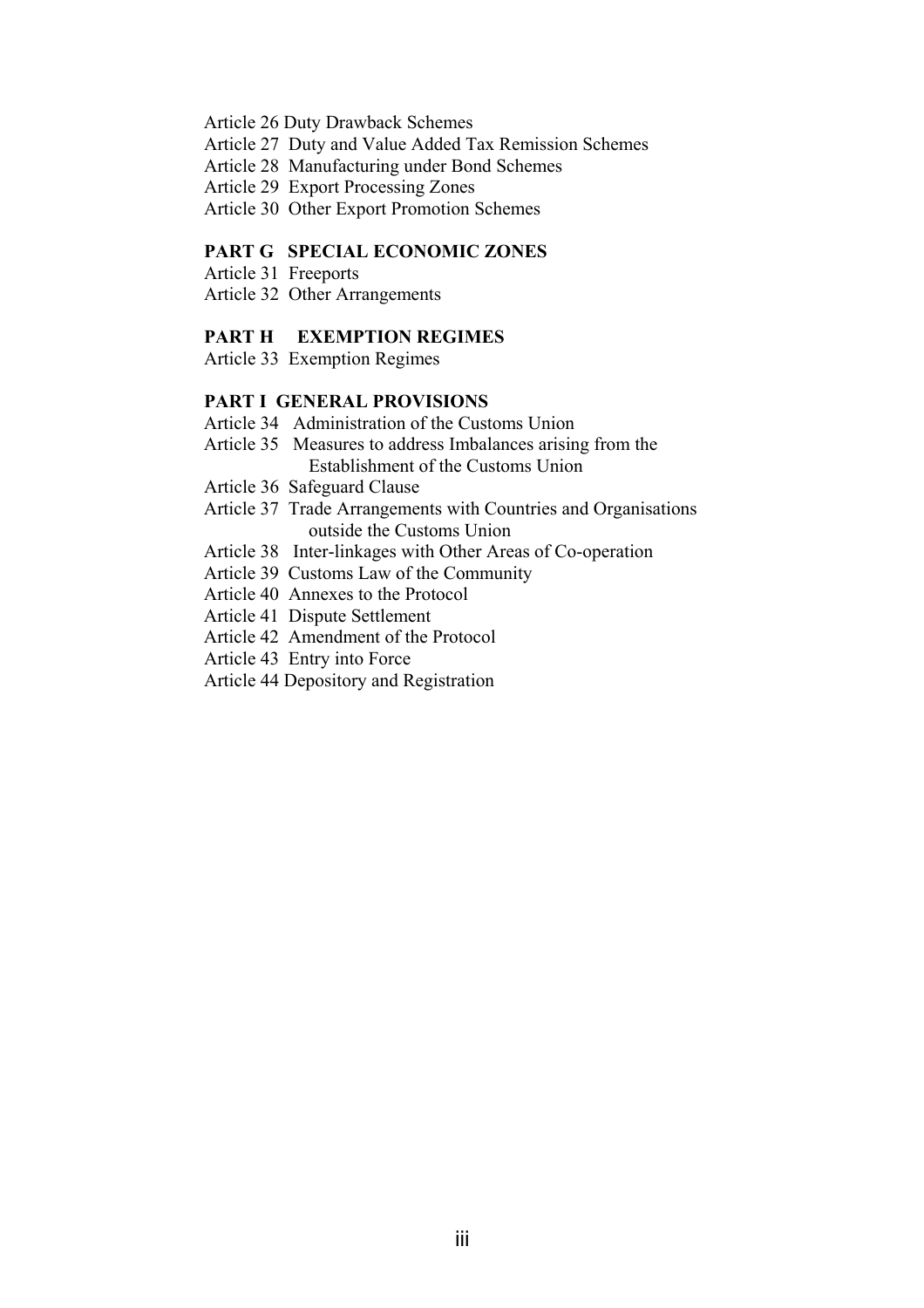### **PROTOCOL ON THE ESTABLISHMENT OF THE EAST AFRICAN CUSTOMS UNION**

## **PURSUANT TO THE PROVISIONS OF ARTICLE 75 OF THE TREATY FOR THE ESTABLISHMENT OF THE EAST AFRICAN COMMUNITY, THE PROVISIONS FOR THE ESTABLISHMENT OF THE EAST AFRICAN CUSTOMS UNION ARE HEREBY SET FORTH:**

#### **PREAMBLE**

**WHEREAS** the Republic of Uganda, the Republic of Kenya and the United Republic of Tanzania (hereinafter referred to as "the Partner States") signed the Treaty for the Establishment of the East African Community (hereinafter referred to as "the Treaty") on the  $30<sup>th</sup>$  day of November, 1999;

#### **AND WHEREAS:**

- (a) under the provisions of Articles 2 and 5 of the Treaty, the Partner States undertake to, *inter alia,* establish among themselves a customs union, as a transitional stage to, and an integral part of the Community; and
- (b) under the provisions of paragraph 2 of Article 75 of the Treaty, the Partner States have determined that the establishment of a customs union shall be progressive in the course of a transitional period;

**AND WHEREAS** by the provisions of paragraph 7 of Article 75 of the Treaty, the Partner States agreed to conclude the Protocol on the Establishment of a Customs Union within a period of four years;

**AND WHEREAS** by the provisions of paragraph 1 of Article 151 of the Treaty, the Partner States undertook to conclude such Protocols as may be necessary in each area of co-operation, which shall spell out the objectives and scope of, and institutional mechanisms for co-operation and integration;

**AND WHEREAS** the Partner States, while aware that they have reached different stages of development with each Partner State having a comparative advantage on trade in some commodities, are resolved and determined to reduce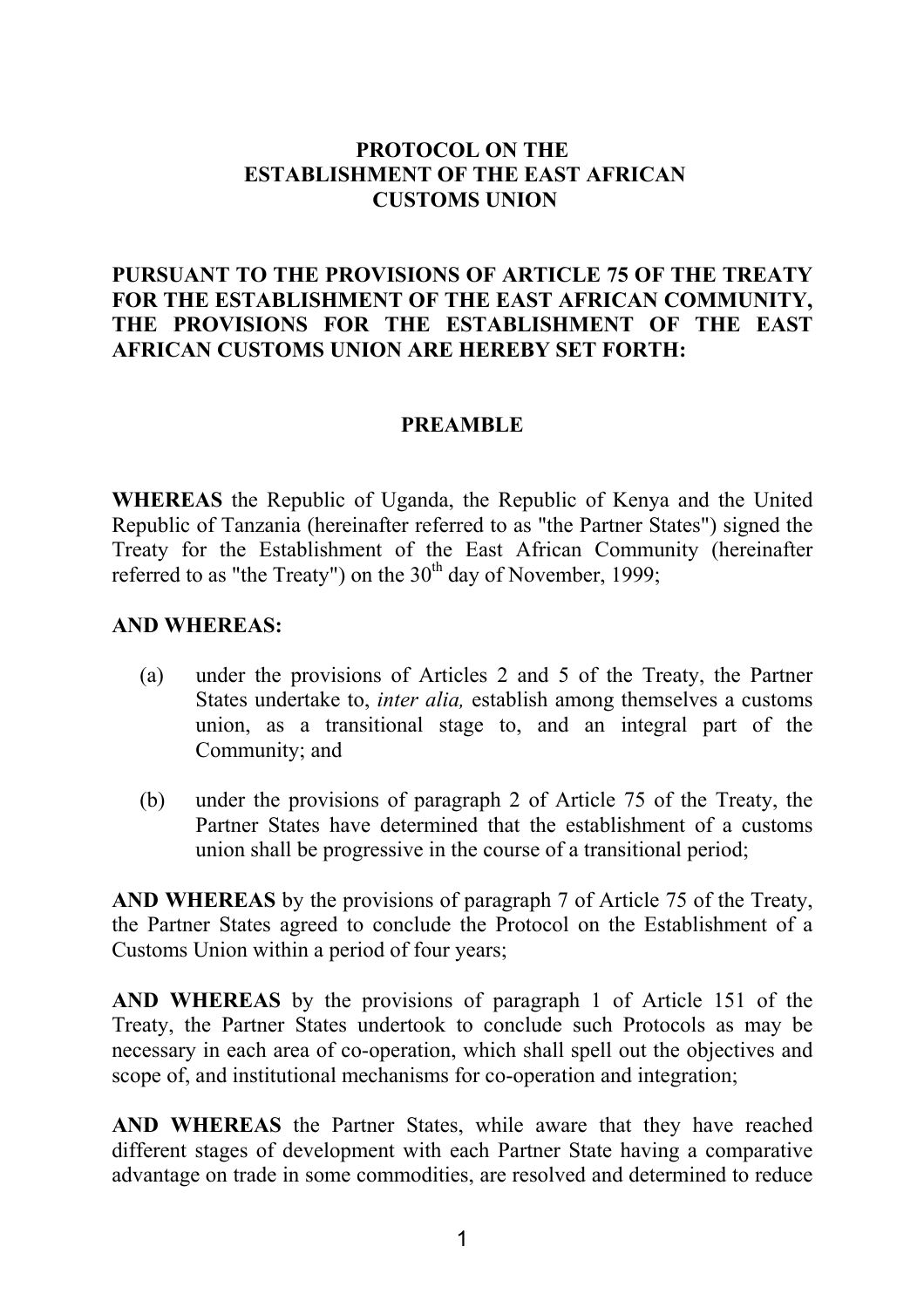existing imbalances and to foster and encourage the accelerated and sustained development of the Community;

**AND WHEREAS** the Partner States are desirous to deepen and strengthen trade among themselves and are resolved to abolish tariff and non-tariff barriers to create the most favourable environment for the development of regional trade;

**RECOGNIZING** that a customs union would enhance economic growth and the development of the Community;

**CONSCIOUS** of their obligations, as contracting parties to the Marrakesh Agreement Establishing the World Trade Organisation, 1994 (the WTO Agreement), and to the Convention Establishing a Customs Co-operation Council, 1950 to contribute, in the common interest, to the harmonious development of world trade;

**CONSCIOUS** of their other individual obligations and commitments under other regional economic partnerships;

**RESOLVING** to act in concert for the establishment of a Customs Union;

### **AGREE AS FOLLOWS**:

# **PART A INTERPRETATION**

### **ARTICLE 1 Interpretation**

1. In this Protocol, except where the context otherwise requires:

**"Acts of the Community"** means Acts of the Community enacted in accordance with the Treaty;

**"anti-dumping measures"** means measures taken by the investigating authority of the importing Partner State after conducting an investigation and determining dumping and material injury resulting from the dumping;

**"common external tariff"** means an identical rate of tariff imposed on goods imported from foreign countries;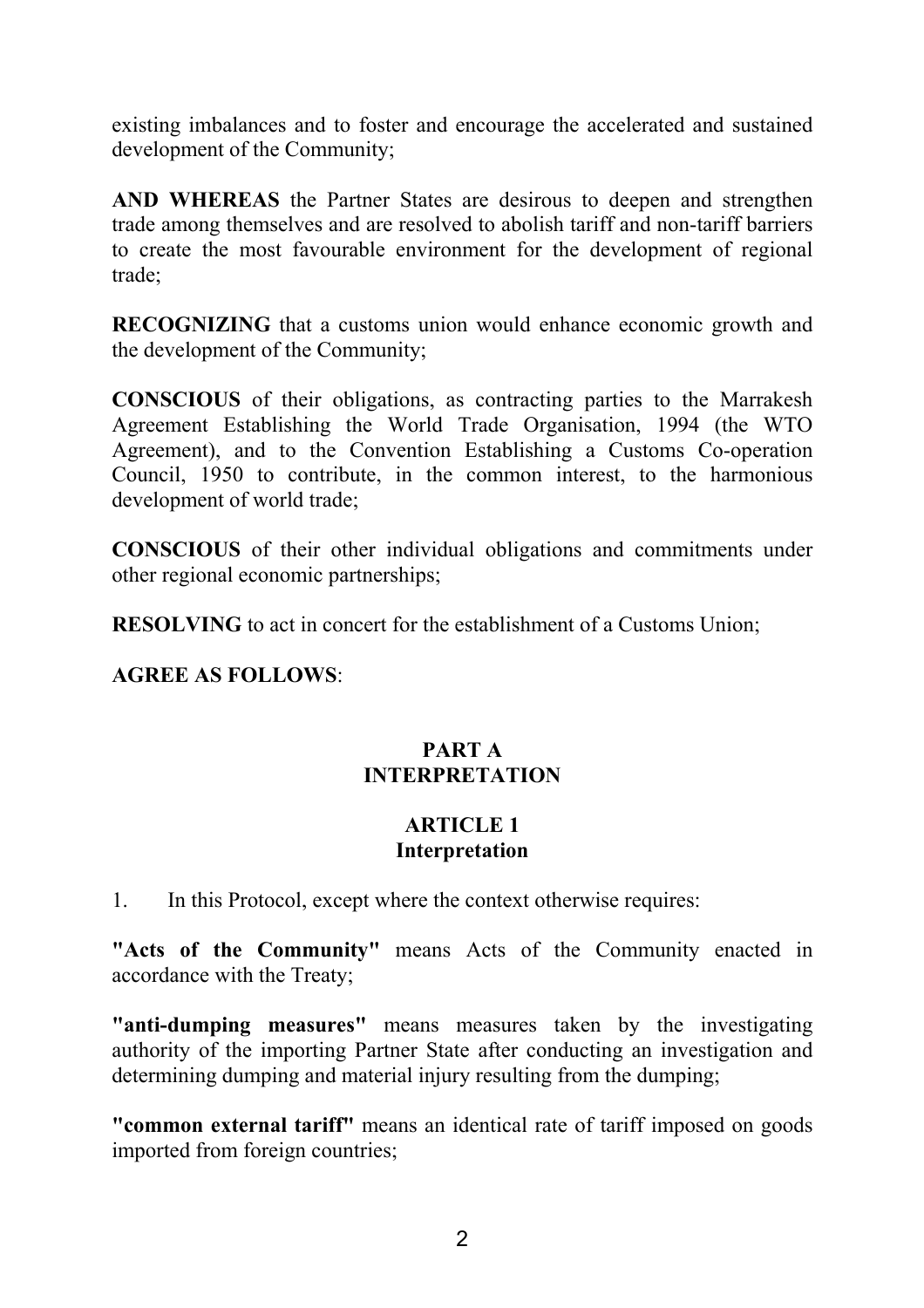**"Community"** means the East African Community established by Article 2 of the Treaty;

**"community goods"** means goods originating from the Community;

**"community tariff"** means a five year interim tariff imposed on specific goods originating from the Republic of Uganda to the Republic of Kenya, and from the Republic of Uganda to the United Republic of Tanzania under the principle of asymmetry;

**"compensating product"** means a product resulting from the manufacturing, processing or repair of goods for which the use of the inward processing procedure is authorised;

**"competent authority"** means a body or organisation designated by the Community to administer the customs law of the Community;

**"co-operation"** includes any undertaking by the Partner States*,* jointly or in concert*,* of activities undertaken in furtherance of the objectives of the Community, as provided for under the Treaty or under any contract or agreement made under the Treaty or in relation to the objectives of the Community;

**"Council"** means the Council of Ministers of the Community established by Article 9 of the Treaty;

**"countervailing duty"** means a specific duty levied for the purpose of offsetting any subsidy bestowed directly or indirectly upon the manufacture, production or export of a product;

**"countervailing measures"** means measures taken to counteract the effect of injurious subsidies;

**"Court"** means the East African Court of Justice established by Article 9 of the Treaty;

**"customs area"** means that area licenced by a competent authority for purposes of specific customs operations;

**"customs and excise authority"** means a body or an institution designated as such by a Government of a Partner State;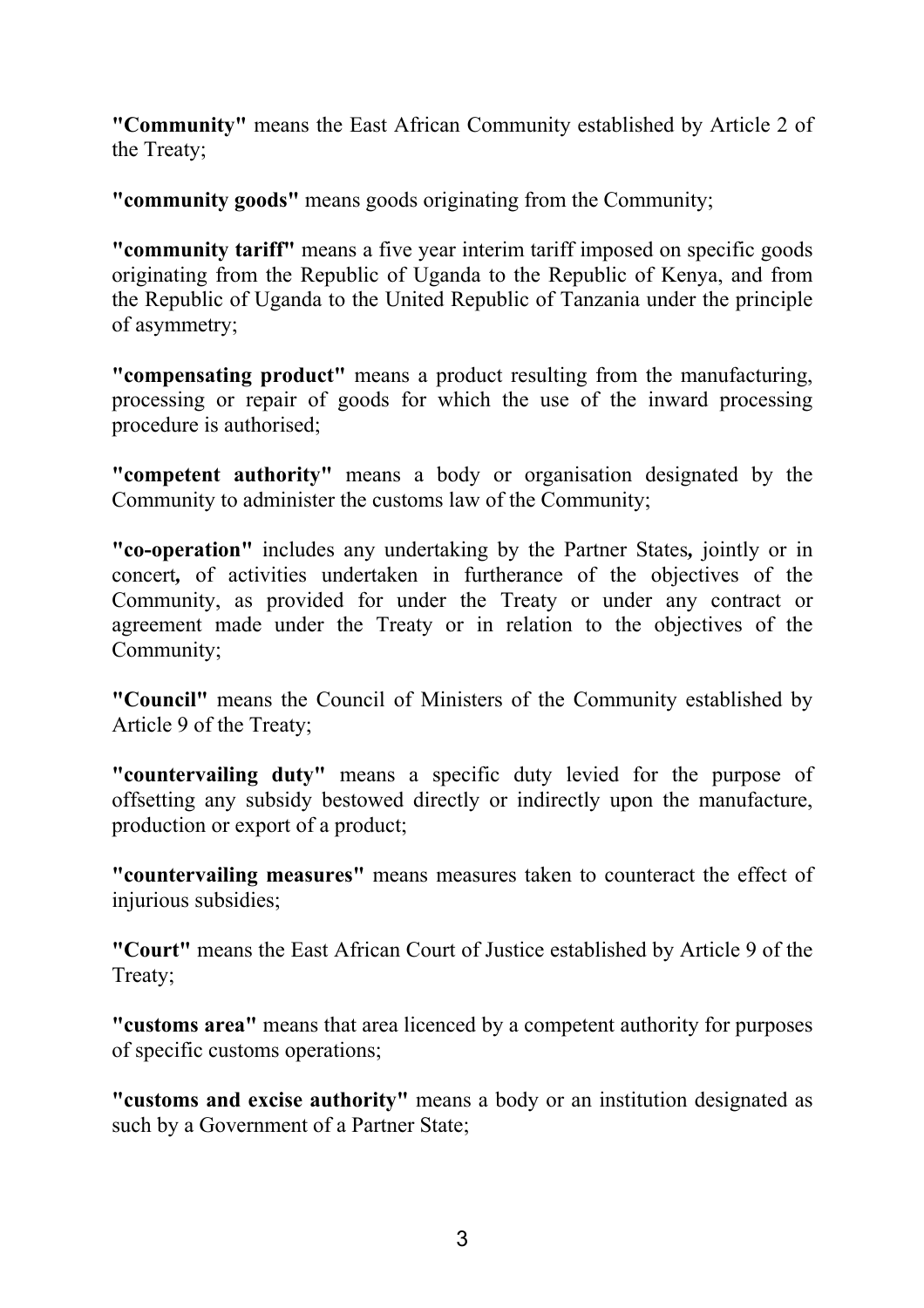**"customs data bank"** means a depository of customs and trade data and information;

**"customs duties"** means import or export duties and other charges of equivalent effect levied on goods by reason of their importation or exportation, respectively, on the basis of legislation in the Partner States and includes fiscal duties or taxes where such duties or taxes affect the importation or exportation of goods but does not include internal duties and taxes such as sales, turnover or consumption taxes, imposed otherwise than in respect of the importation or exportation of goods;

**"customs law of the Community"** means the customs law of the Community as provided under Article 39 of this Protocol;

**"customs offence"** means any breach or attempted breach of customs law;

**"customs territory"** means the geographical area of the Republic of Uganda, the Republic of Kenya and the United Republic of Tanzania and any other country granted membership of the Community under Article 3 of the Treaty;

**"Customs Union"** means the East African Community Customs Union established by Article 2 of this Protocol;

**"days"** means working days in any calendar month;

**"dumping"** in relation to goods means the situation where the export price of goods imported or intended to be imported into the Community is less than the normal value of like goods in the market of a country of origin as determined in accordance with the provisions of this Protocol, and "dumped product" has the corresponding meaning;

**"duty"** means any duty leviable under any customs law and includes surtax;

**"duty drawback"** means a refund of all or part of any excise or import duty paid in respect of goods confirmed to have been exported or used in a manner or for a purpose prescribed as a condition for granting duty drawback;

**"excise duty"** means a non-discriminative duty imposed by a Partner State on locally produced or similar imported goods;

**"export"** with its grammatical variations and cognate expressions means to take or cause goods to be taken out of the customs territory;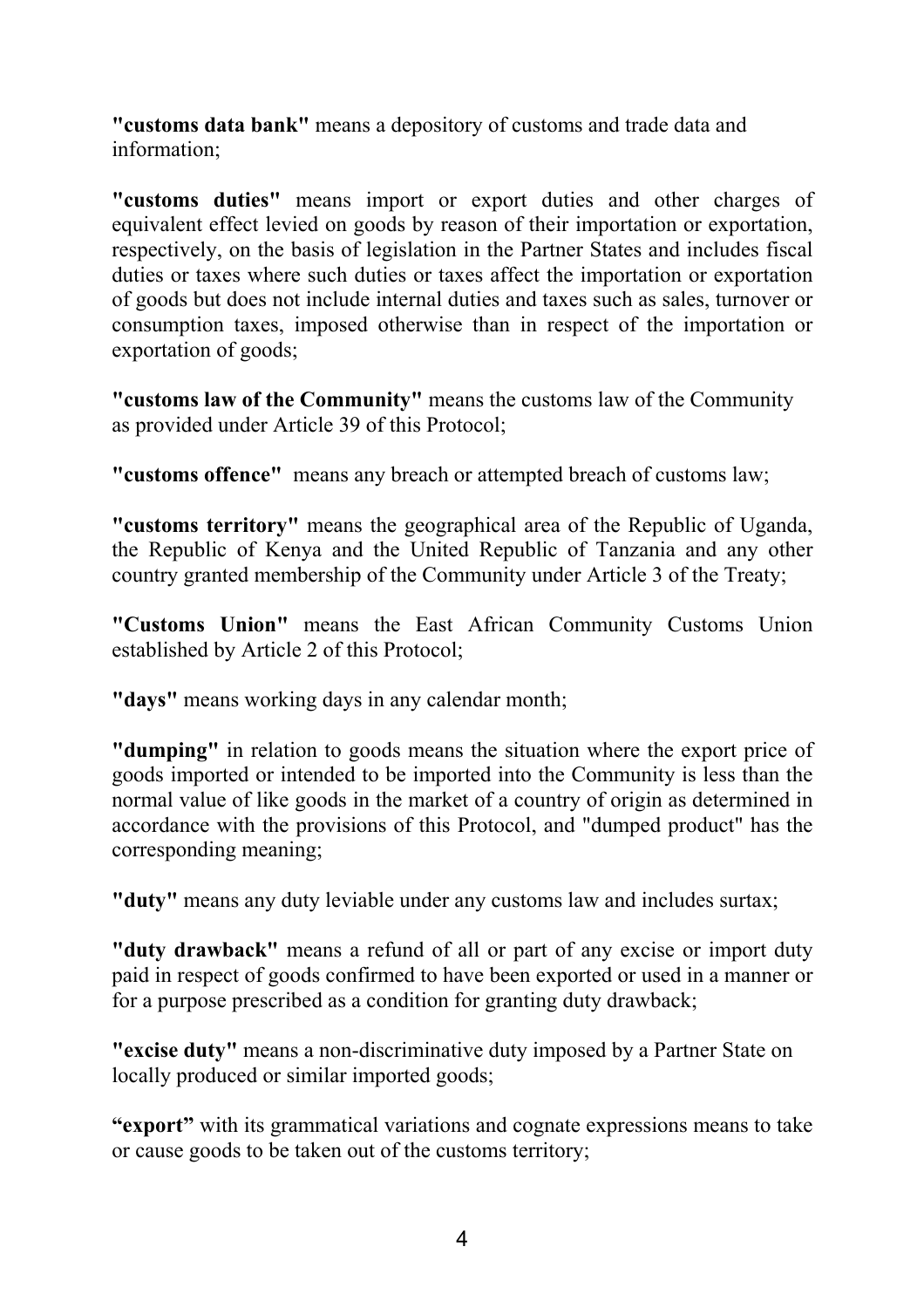**"export duties"** means customs duties and other charges of equivalent effect levied on goods by reason of their exportation;

**"export processing zone"** means a designated area or region in which firms can import duty free as long as the imports are used as inputs into the production of exports;

**"export promotion"** means an undertaking in the facilitation of production or manufacturing for purposes of export;

**"freeport"** means a customs controlled area within a Partner State where imported duty free goods are stored for the purpose of trade;

**"freeport authority"** means an authority appointed by a Partner State under national legislation to establish, co-ordinate and operate freeport related facilities in a Partner State and it shall include all the staff thereof;

**"freeport zone"** means a designated area placed at the disposal of the freeport authority where goods introduced into the designated area are generally regarded, in so far as import duties are concerned, as being outside the customs territory;

**"foreign country"** means a country other than a Partner State;

**"goods"** includes all wares, articles, merchandise, animals, matter, baggage, stores, materials, currency and includes postal items other than personal correspondence, and where any such goods are sold under the auspices of this Protocol, the proceeds of sale;

**"goods in transit"** means goods being conveyed through the customs territory to a foreign country;

**"import"** with its grammatical variations and cognate expressions means to bring or cause goods to be brought into the customs territory;

**"import duties"** means customs duties and other charges of equivalent effect levied on goods by reason of their importation;

**"imported goods"** means goods other than Community goods;

**"importing Partner State**" means a Partner State into which goods are imported;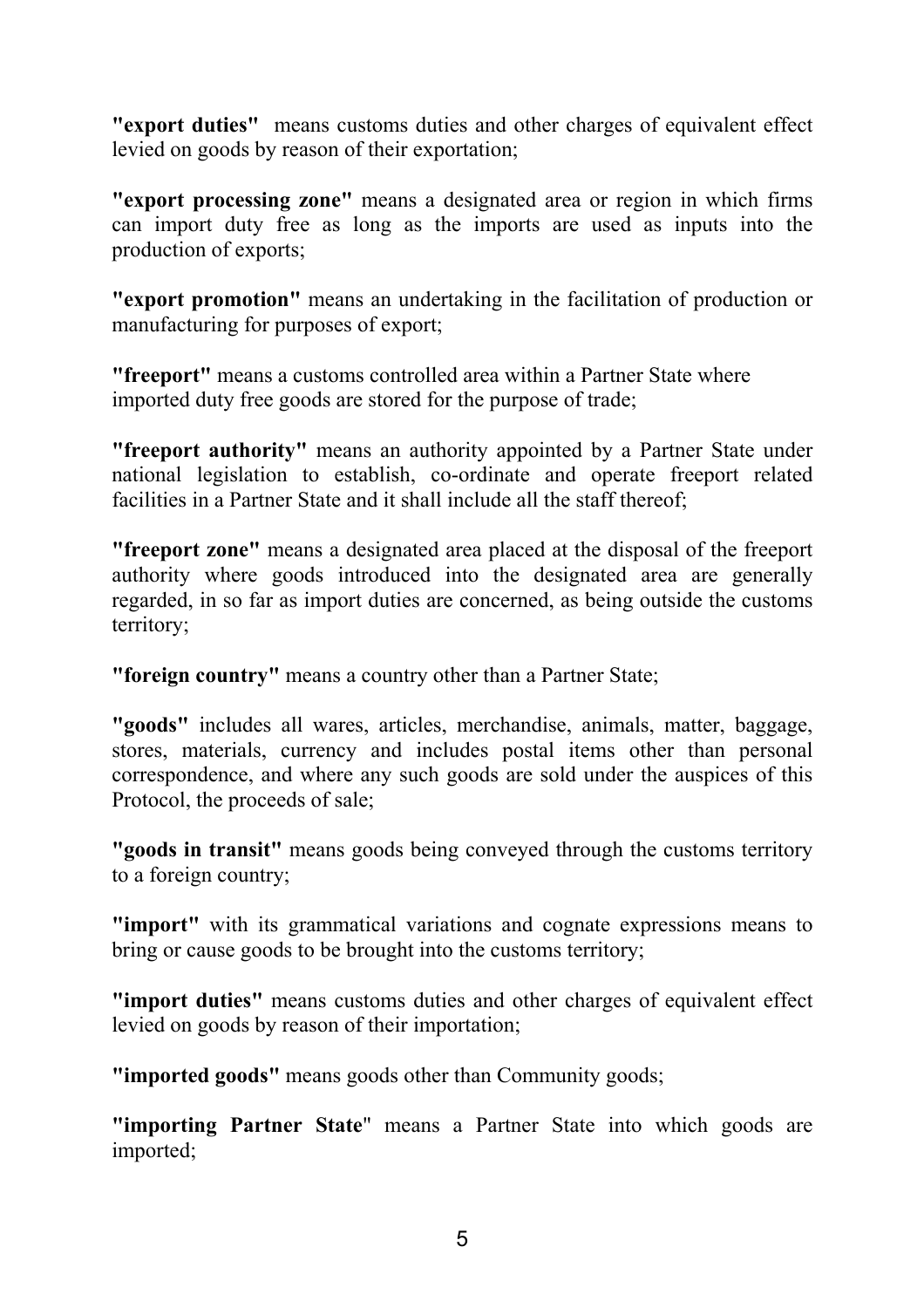**"international standards"** means standards that are adopted by international standardising or standards organisations made available to the public;

**"inward processing"** means the customs procedure under which certain goods can be brought into a customs territory conditionally relieved from payment of import duties and taxes, on the basis that such goods are intended for manufacturing, processing or repair and subsequent exportation;

**"Legislative Assembly"** means the East African Legislative Assembly established by Article 9 of the Treaty;

**"manufacturing under bond"** means a facility extended to manufacturers to import plant, machinery, equipment and raw materials tax free, exclusively for use in the manufacture of goods for export;

**"non-tariff barriers"** means laws, regulations, administrative and technical requirements other than tariffs imposed by a Partner State whose effect is to impede trade;

**"other charges of equivalent effect"** means any tax, surtax, levy or charge imposed on imports and not on like locally produced products and does not include fees and similar charges commensurate with the cost of services rendered;

**"Partner States"** means the Republic of Uganda, the Republic of Kenya and the United Republic of Tanzania and any other country granted membership to the Community under Article 3 of the Treaty;

**"person"** means a natural or legal person;

**"primary production"** means initial or basic production of goods using raw materials or original inputs which have not undergone processing;

**"principle of asymmetry"** means the principle which addresses variances in the implementation of measures in an economic integration process for purposes of achieving a common objective;

**"Protocol"** means this Protocol establishing the East African Community Customs Union and any annexes to the Protocol;

**"publications"** means printed material in hard or soft form;

**"refund"** means the return or repayment of duties and taxes already collected;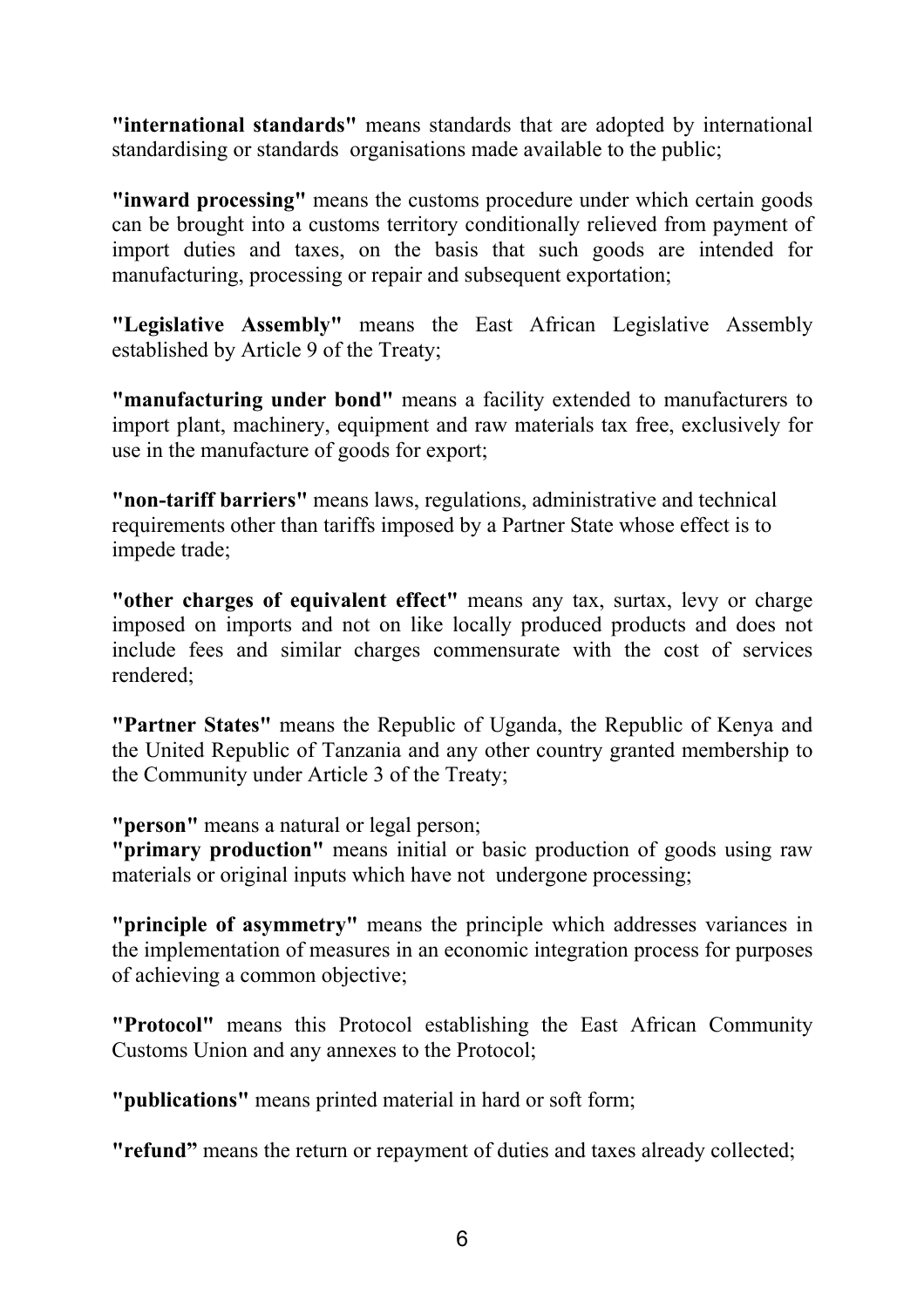**"re-exports"** means goods which are imported and re-exported from the customs territory;

**"remission"** means the waiver of duty or refrainment from exacting of duty;

**"safeguard measures"** means protective measures taken by a Partner State to prevent serious injury to her economy as provided under this Protocol;

**"Secretariat"** means the Secretariat of the Community established by Article 9 of the Treaty;

**"Secretary General"** means the Secretary General of the Community appointed under Article 67 of the Treaty;

**"subsidy"** means assistance by a government of a Partner State or a public body to the production, manufacture, or export of specific goods, taking the form of either direct payments, such as grants or loans, or of measures with equivalent effect, such as guarantees, operational or support services or facilities, and fiscal incentives;

**"tariff"** means any customs duty on imports or exports; **"trade data**" means trade related information and statistics on trade;

**"trade facilitation"** means the co-ordination and rationalisation of trade procedures and documents relating to the movement of goods from their place of origin to their destination;

**"trade procedures"** means activities related to the collection, presentation, processing and dissemination of data and information concerning all activities constituting trade;

**"Treaty"** means the Treaty for the Establishment of the East African Community.

2. In this Protocol, a reference to a law or protocol shall be construed as reference to the law or protocol as from time to time amended.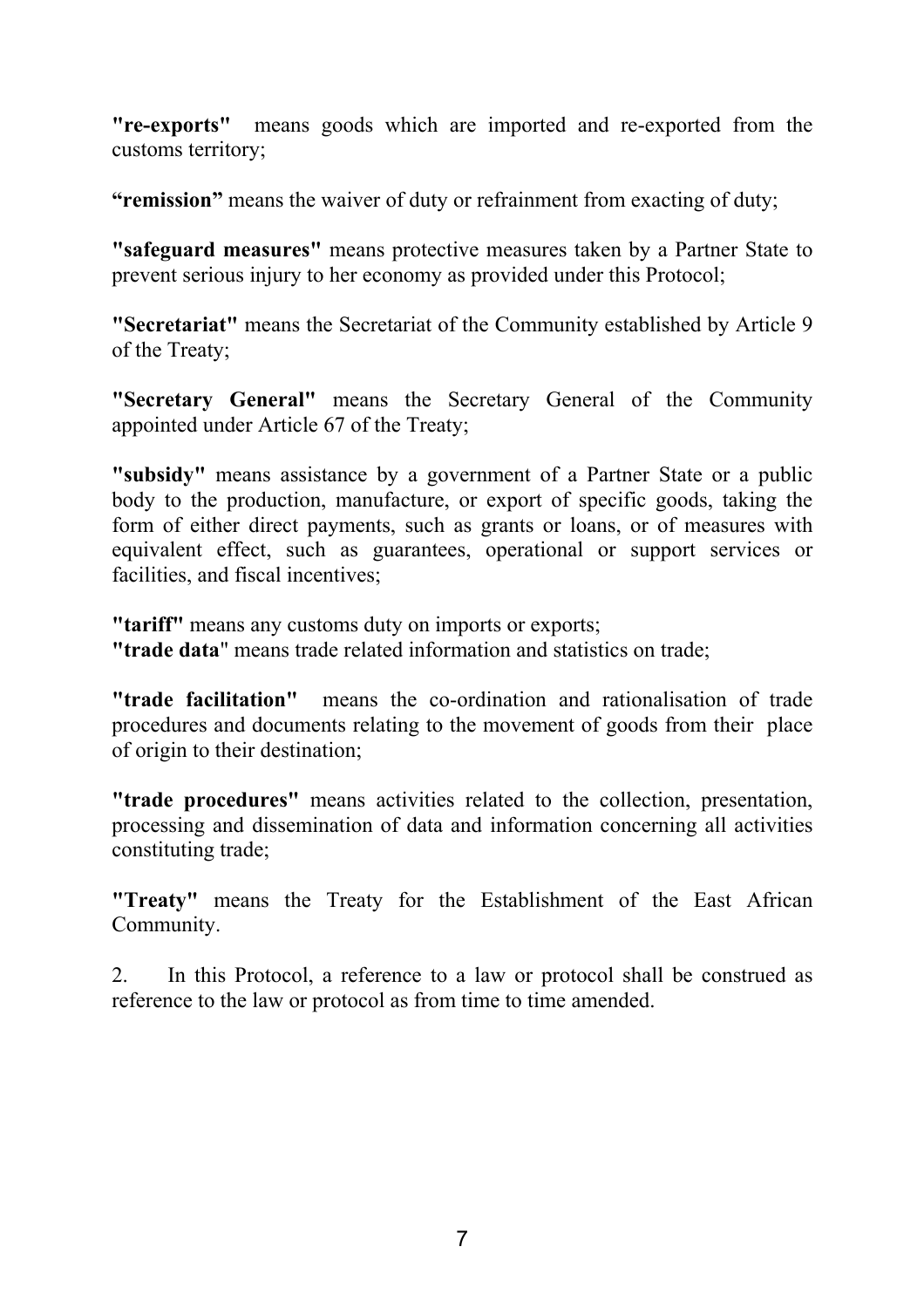## **PART B ESTABLISHMENT OF THE EAST AFRICAN COMMUNITY CUSTOMS UNION**

## **ARTICLE 2 Establishment of the East African Community Customs Union**

1. In order to promote the objectives of the Community provided under Article 5 of the Treaty and in accordance with the provisions of this Protocol, the Partner States hereby establish a customs union as an integral part of the Community.

2. The Customs Union established under Paragraph 1 of this Article, shall be called the East African Community Customs Union (hereinafter referred to as "the Customs Union").

3. The Customs Union shall be managed in accordance with the customs law of the Community.

- 4. Within the Customs Union:
	- (a) customs duties and other charges of equivalent effect imposed on imports shall be eliminated save as is provided for in this Protocol;
	- (b) non-tariff barriers to trade among the Partner States shall be removed; and
	- (c) a common external tariff in respect of all goods imported into the Partner States from foreign countries shall be established and maintained.

5. In accordance with the provisions of Article 75 of the Treaty, this Protocol, *inter alia*, provides for the following:

- (a) the application of the principle of asymmetry;
- (b) the elimination of internal tariffs and other charges of equivalent effect;
- (c) the elimination of non-tariff barriers;
- (d) establishment of a common external tariff;
- (e) rules of origin;
- (f) anti-dumping measures;
- (g) subsidies and countervailing duties;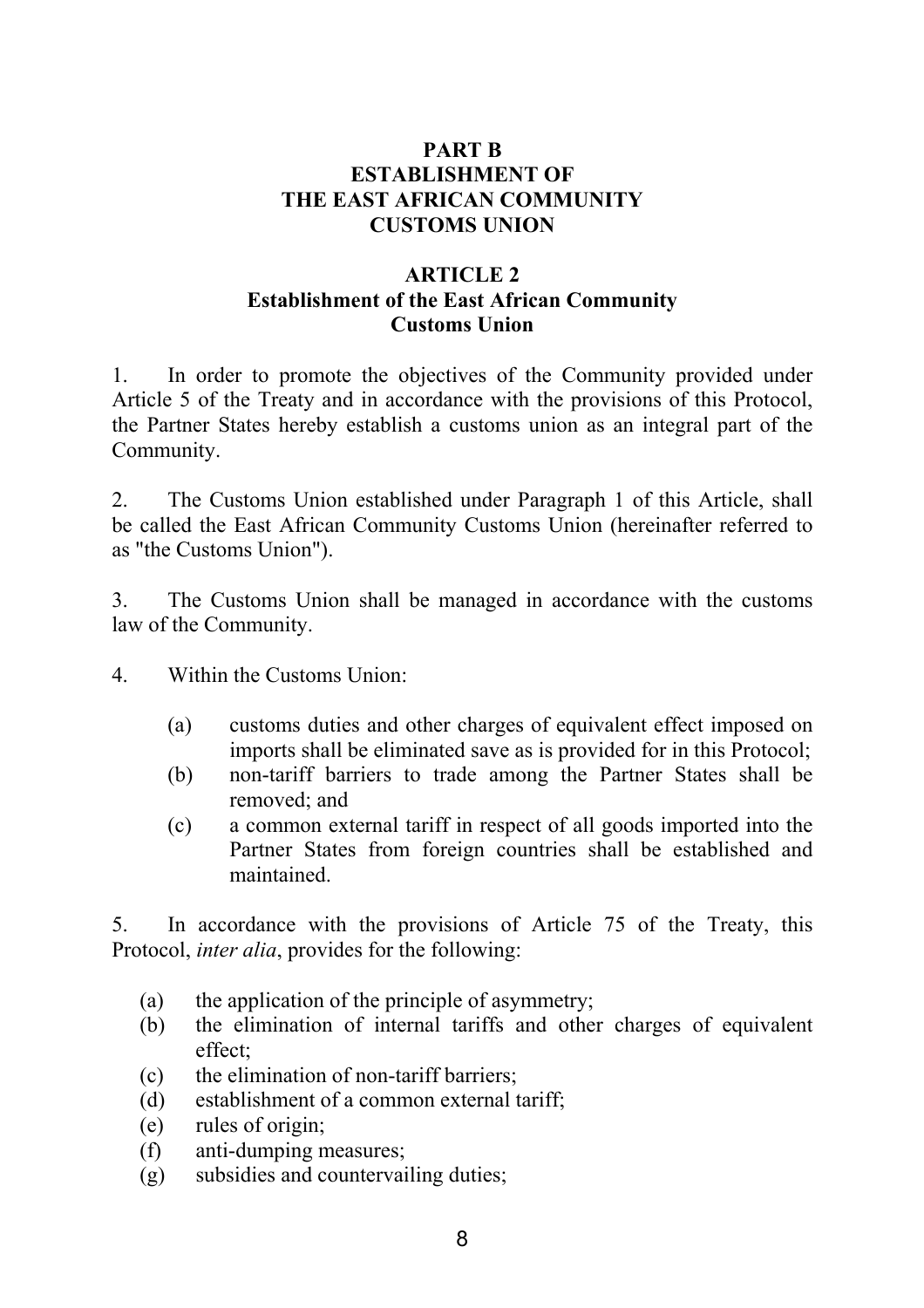- (h) security and other restrictions to trade;
- (i) competition;
- (j) duty drawback, refund and remission of duties and taxes;
- (k) customs co-operation;
- (l) re-exportation of goods;
- (m) simplification and harmonisation of trade documentation and procedures;
- (n) exemption regimes;
- (o) harmonised commodity description and coding system; and
- (p) freeports.

## **ARTICLE 3 Objectives of the Customs Union**

The objectives of the Customs Union shall be to:

- (a) further liberalise intra-regional trade in goods on the basis of mutually beneficial trade arrangements among the Partner States;
- (b) promote efficiency in production within the Community;
- (c) enhance domestic, cross border and foreign investment in the Community; and
- (d) promote economic development and diversification in industrialisation in the Community.

## **ARTICLE 4 Scope of Co-operation in the Customs Union**

1. The provisions of this Part of the Protocol shall apply to any activity undertaken in co-operation by the Partner States in the field of customs management and trade and shall include:

- (a) matters concerning trade liberalisation;
- (b) trade related aspects including the simplification and harmonisation of trade documentation, customs regulations and procedures with particular reference to such matters as the valuation of goods, tariff classification,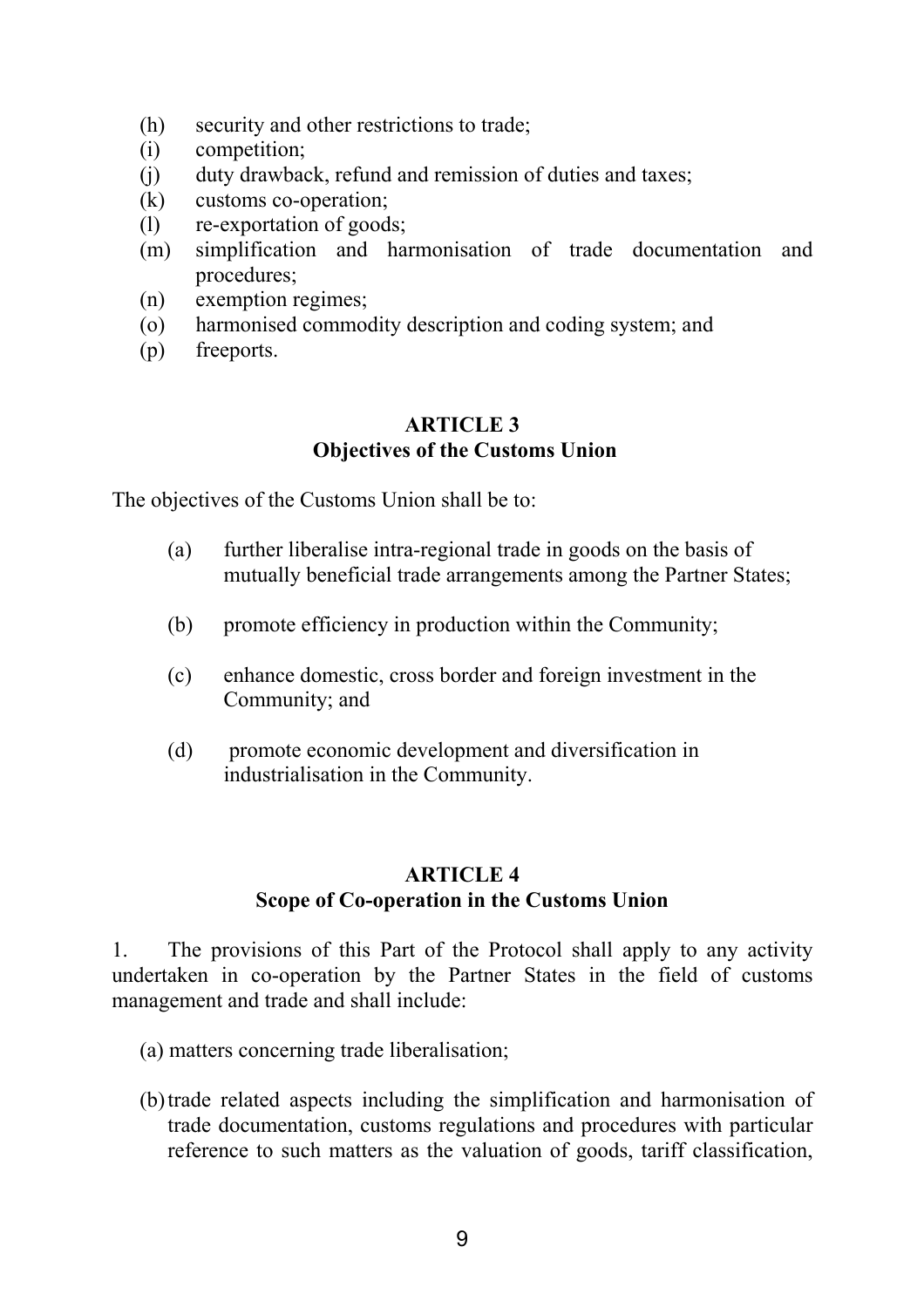the collection of customs duties, temporary admission, warehousing, cross-border trade and export drawbacks;

- (c) trade remedies and the prevention, investigation and suppression of customs offences;
- (d) national and joint institutional arrangements;
- (e) training facilities and programmes on customs and trade;
- (f) production and exchange of customs and trade statistics and information; and
- (g) the promotion of exports.

2. For purposes of sub-paragraph 1(a) of this Article*,* the Partner States shall co-operate in:

- (a) adopting uniform, comprehensive and systematic tariff classification of goods with a specific description and interpretation in accordance with internationally accepted standards;
- (b) adopting a standard system of valuation of goods based on principles of equity, uniformity and simplicity of application in accordance with internationally accepted standards and guidelines;
- (c) establishing common terms and conditions governing temporary importation procedures including the list or range of goods to be covered and the nature of manufacturing or processing to be authorised;
- (d) implementing the customs requirements for re-exportation of goods;
- (e) implementing the customs requirements for the transit of goods;
- (f) harmonising and simplifying customs and trade formalities and documentation and dissemination of information;
- (g) harmonising the customs requirements for the control of warehoused goods; and
- (h) adopting common procedures for the establishment and operation of export promotion schemes and freeports.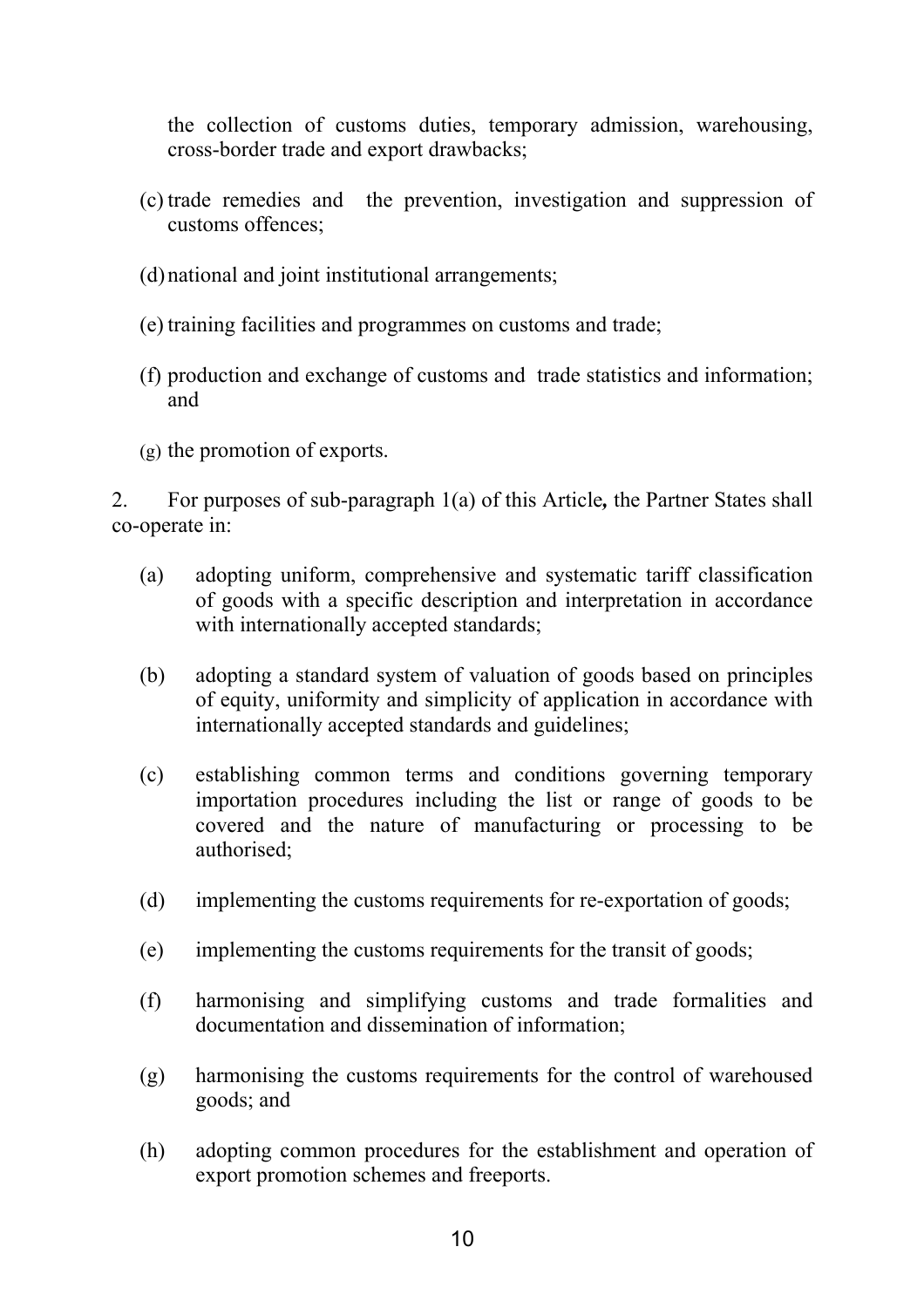## **PART C CUSTOMS ADMINISTRATION**

### **ARTICLE 5**

# **Communication of Customs and Trade Information**

The Partner States shall exchange information on matters relating to customs and trade and in particular:

- (a) the prevention, investigation and suppression of customs offences; and
- (b) the operation of a harmonised information system to facilitate the sharing of customs and trade information.

## **ARTICLE 6 Trade Facilitation**

The Partner States shall initiate trade facilitation by:

- (a) reducing the number and volume of documentation required in respect of trade among the Partner States;
- (b) adopting common standards of trade documentation and procedures within the Community where international requirements do not suit the conditions prevailing among the Partner States;
- (c) ensuring adequate co-ordination and facilitation of trade and transport activities within the Community;
- (d) regularly reviewing the procedures adopted in international trade and transport facilitation with a view to simplifying and adopting them for use by the Partner States;
- (e) collecting and disseminating information on trade and trade documentation;
- (f) promoting the development and adoption of common solutions to problems in trade facilitation among the Partner States; and
- (g) establishing joint training programmes on trade.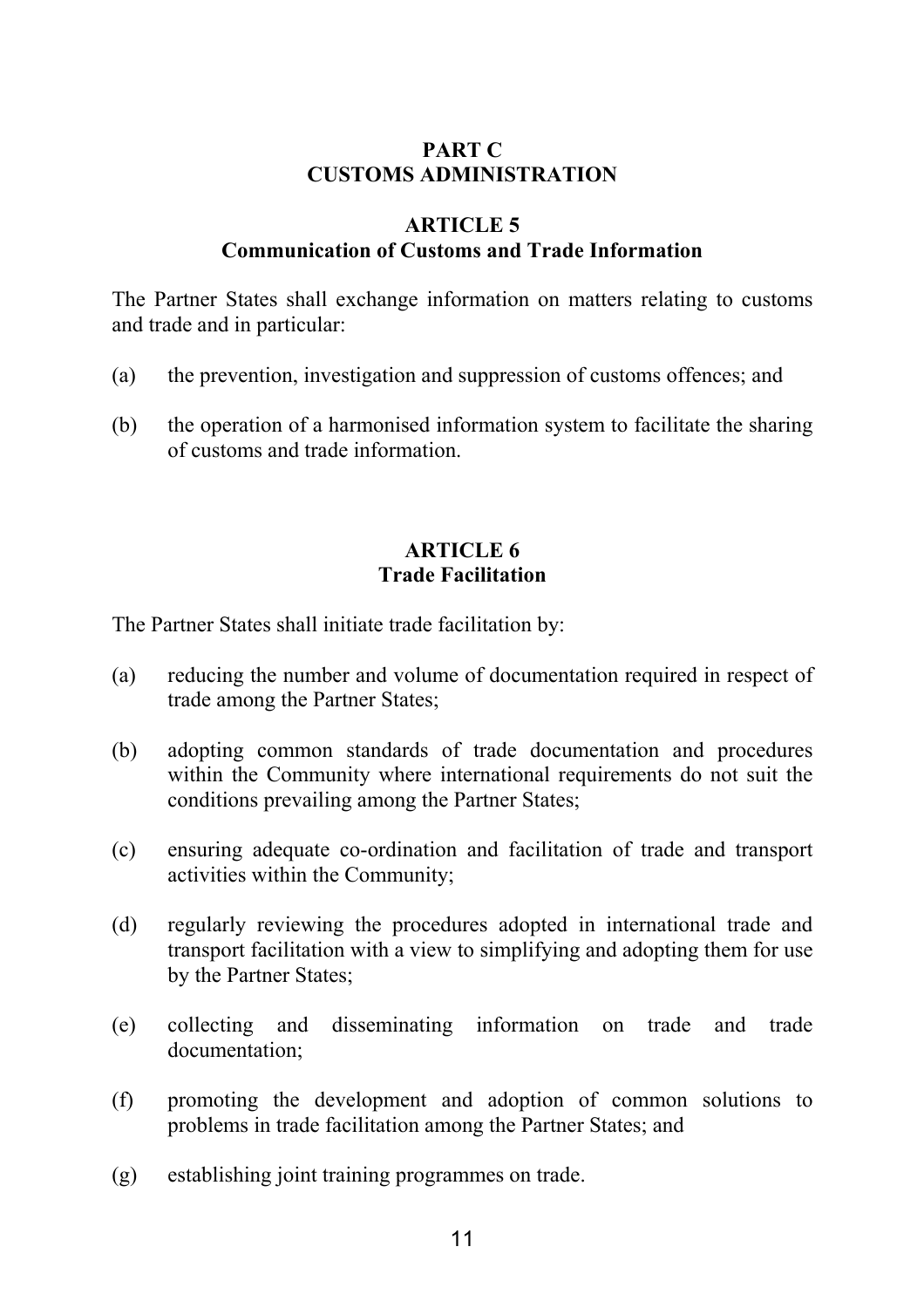## **ARTICLE 7 Simplification, Standardisation and Harmonisation of Trade Information and Documentation**

1. The Partner States agree to simplify their trade documentation and procedures in order to facilitate trade in goods within the Community.

2. Subject to the provisions of Article 6 of this Protocol, the Partner States agree to design and standardise their trade information and documentation in accordance with internationally accepted standards, taking into account the use of electronic data processing systems in order to ensure the efficient and effective application of the provisions of this Protocol.

3. For purposes of this Article:

- (a) a customs data bank shall be established at the Secretariat; and
- (b) the Partner States hereby agree to adopt the Harmonised Customs Documentation to be specified in the customs law of the Community.

## **ARTICLE 8 Commodity Description and Coding System**

1. The Partner States agree to harmonise their customs nomenclature and standardise their foreign trade statistics to ensure comparability and reliability of the relevant information.

2. The Partner States hereby adopt the Harmonised Commodity Description and Coding System specified in Annex I to this Protocol.

### **ARTICLE 9 Prevention, Investigation and Suppression of Customs Offences**

1. The Partner States agree to co-operate in the prevention, investigation and suppression of customs offences within their territories.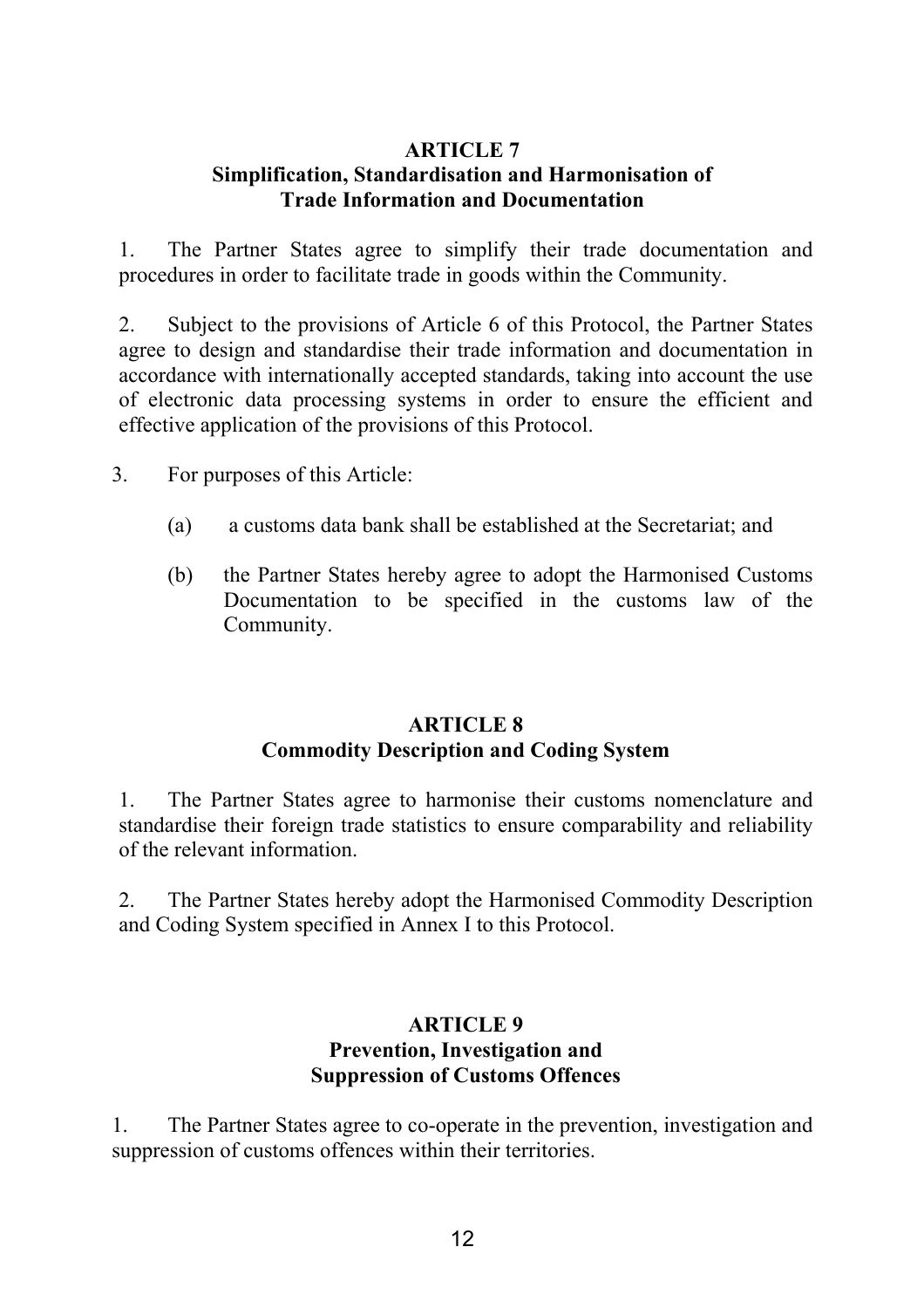- 2. For purposes of paragraph 1 of this Article, the Partner States shall:
	- (a) afford each other mutual assistance with a view to preventing, repressing and investigating customs offences;
	- (b) exchange information on goods and publications known to be the subject of illicit traffic and maintain special surveillance over the movement of such goods and publications; and
	- (c) consult each other on the establishment of common border posts and take steps as may be deemed appropriate to ensure that goods exported or imported through common frontiers pass through the competent and recognised customs offices and along approved routes.

3. The implementation of this Part of the Protocol shall be in accordance with the provisions of the customs law of the Community.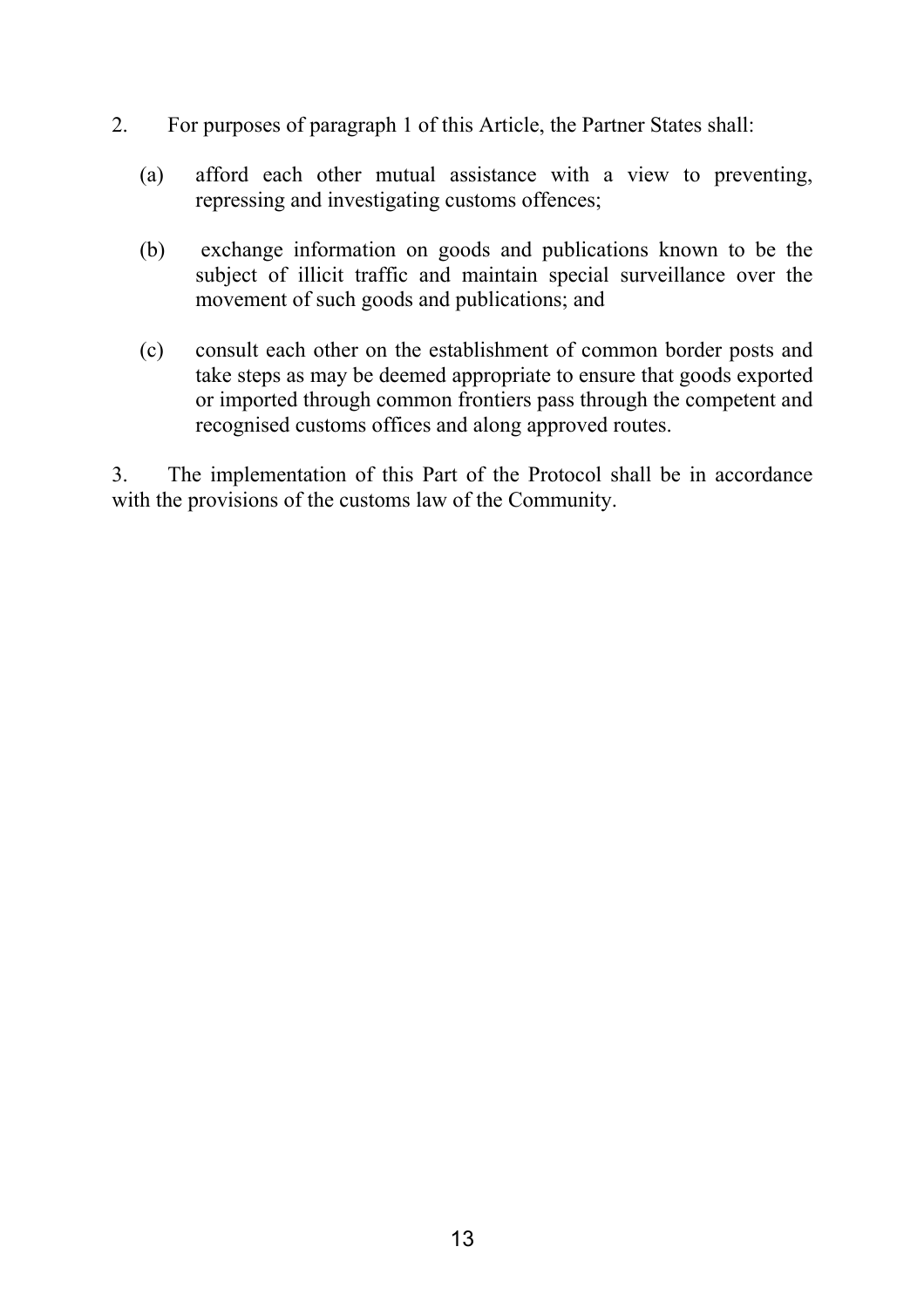## **PART D TRADE LIBERALISATION**

# **ARTICLE 10 Internal Tariff**

1. Save as is provided in Article 11 of this Protocol, the Partner States shall, upon the coming into force of this Protocol, eliminate all internal tariffs and other charges of equivalent effect on trade among them, in accordance with the provisions of Article 14 of this Protocol.

2. The Council may, at any time, decide that any tariff rate shall be reduced more rapidly or eliminated earlier than is provided for in accordance with paragraph 1 of this Article.

## **ARTICLE 11 Transitional Provisions on the Elimination of Internal Tariffs**

1. The establishment of the Customs Union shall be progressive in the course of a transitional period of five years from the coming into force of this Protocol.

2. The Partner States agree that upon the coming into force of this Protocol and for the purpose of the transition into a Customs Union:

- (a) goods to and from the Republic of Uganda and the United Republic of Tanzania shall be duty free; and
- (b) goods from the Republic of Uganda and the United Republic of Tanzania into the Republic of Kenya shall be duty free.

3. Goods from the Republic of Kenya into the Republic of Uganda and the United Republic of Tanzania shall be categorised as follows:

> (a) Category A goods*,* which shall be eligible for immediate duty free treatment; and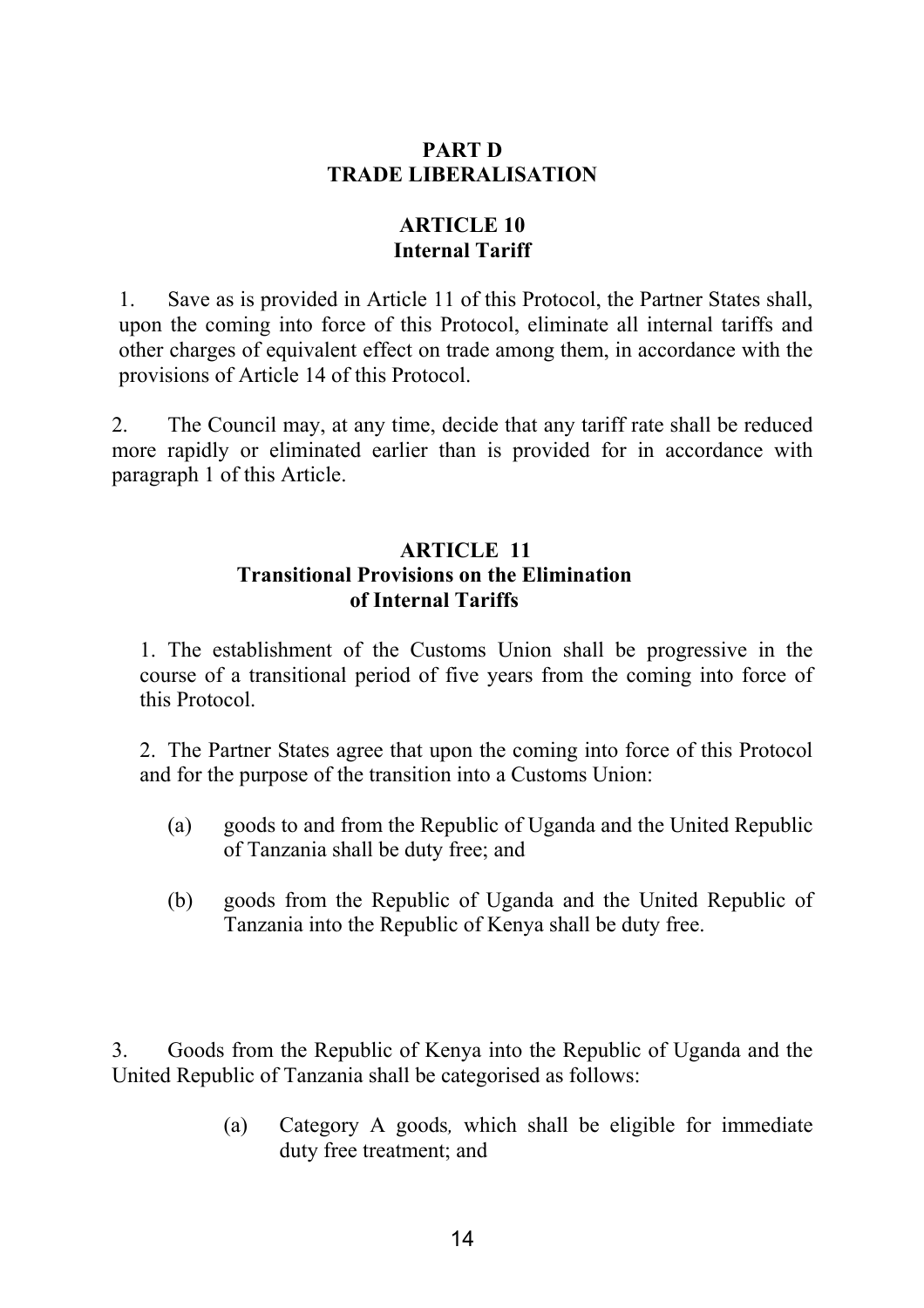(b) Category B goods*,* which shall be eligible for gradual tariff reduction.

4. Category B goods from the Republic of Kenya into the Republic of Uganda shall have a phase out tariff reduction period of five years for all products as follows:

- (a) 10 per centum during the first year;
- (b) 8 per centum during the second year;
- (c) 6 per centum during the third year;
- (d) 4 per centum during the fourth year;
- (e) 2 per centum during the fifth year; and
- (f) 0 per centum thereafter,

as specified in Annex II to this Protocol.

5. Category B goods from the Republic of Kenya into the United Republic of Tanzania shall have a phase out tariff reduction period as specified in Annex II to this Protocol.

6. Internal tariffs specified under the provisions of this Article shall not exceed the Common External Tariff with regard to any of the specified products.

### **ARTICLE 12 Common External Tariff**

1. The Partner States hereby establish a three band common external tariff with a minimum rate of 0 per centum, a middle rate of 10 per centum and a maximum rate of 25 per centum in respect of all products imported into the Community.

2. The Partner States hereby undertake to review the maximum rate of the common external tariff after a period of five years from the coming into force of the Customs Union.

3. The Council may review the common external tariff structure and approve measures designed to remedy any adverse effects which any of the Partner States may experience by reason of the implementation of this part of the Protocol or, in exceptional circumstances, to safeguard Community interests.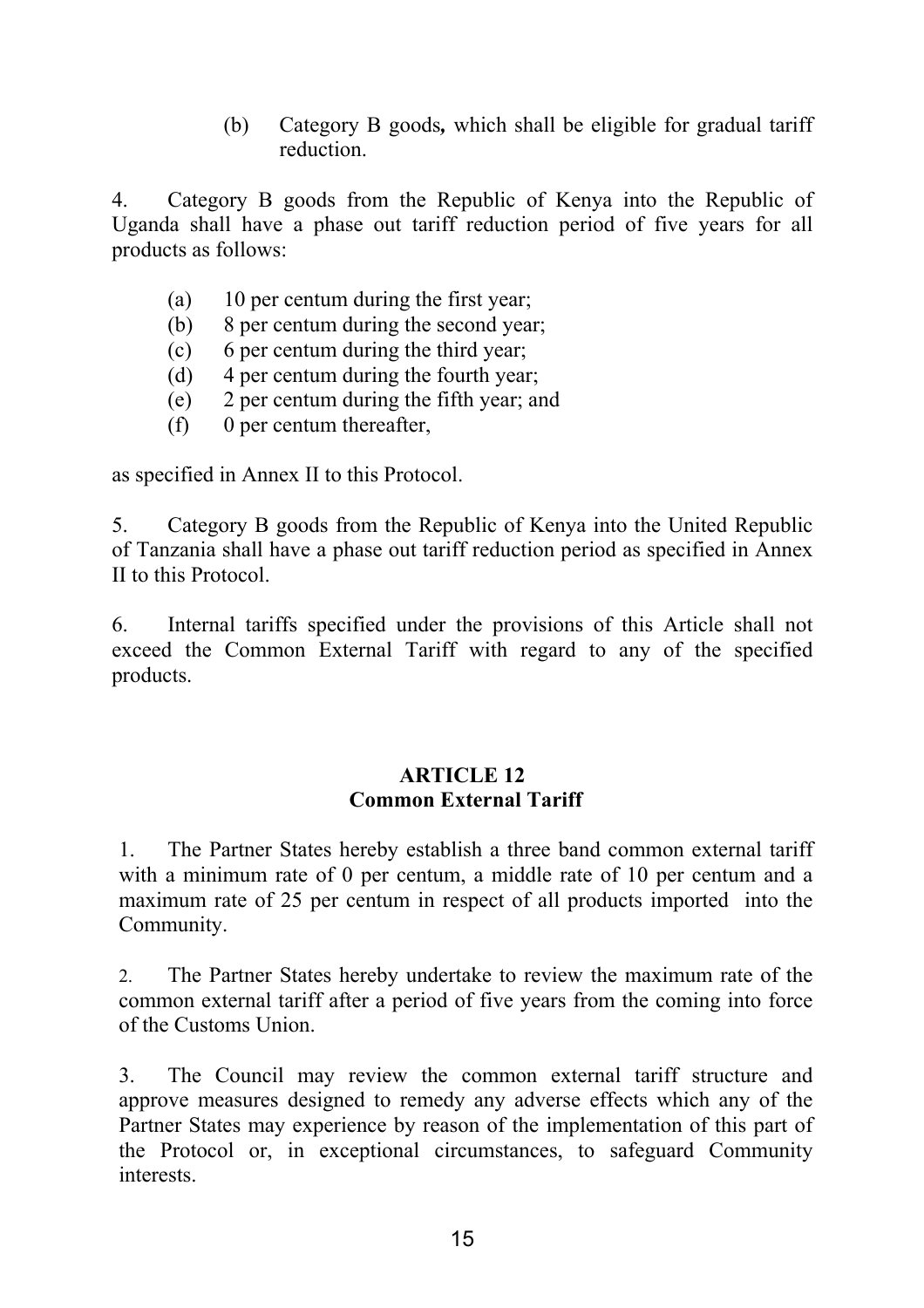4. For purposes of this Article, the Partner States shall use the Harmonised Customs Commodity Description and Coding System referred to in Article 8 of this Protocol.

## **ARTICLE 13 Non-tariff Barriers**

1. Except as may be provided for or permitted by this Protocol, each of the Partner States agrees to remove, with immediate effect, all the existing nontariff barriers to the importation into their respective territories of goods originating in the other Partner States and, thereafter, not to impose any new non-tariff barriers.

2. The Partner States shall formulate a mechanism for identifying and monitoring the removal of non-tariff barriers.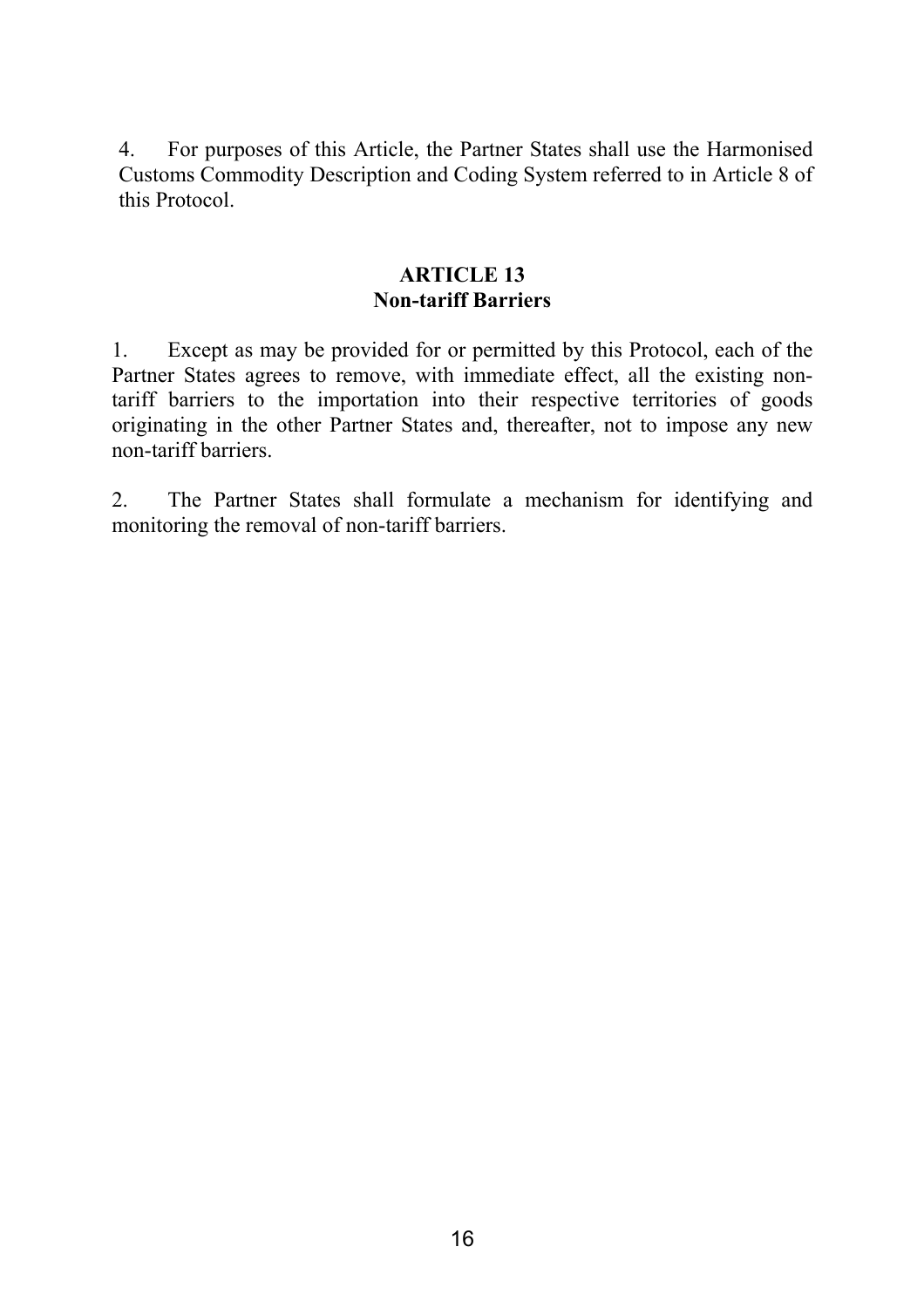## **PART E TRADE RELATED ASPECTS**

# **ARTICLE 14 Rules of Origin**

1. For purposes of this Protocol, goods shall be accepted as eligible for Community tariff treatment if they originate in the Partner States.

2. Goods shall be considered to originate in the Partner States if they meet the criteria set out in the Rules of Origin adopted under this Article.

3. The Partner States hereby adopt the East African Community Rules of Origin specified in Annex III to this Protocol.

## **ARTICLE 15 National Treatment**

1. The Partner States shall not:

- (a) enact legislation or apply administrative measures which directly or indirectly discriminate against the same or like products of other Partner States; or
- (b) impose on each other's products any internal taxation of such a nature as to afford indirect protection to other products.

2. No Partner State shall impose, directly or indirectly, on the products of other Partner States any internal taxation of any kind in excess of that imposed, directly or indirectly, on similar domestic products.

3. Where products are exported to the territory of any Partner State, any repayment of internal taxation shall not exceed the internal taxation imposed on them, whether directly or indirectly.

## **ARTICLE 16 Anti-dumping Measures**

1. The Partner States recognise that dumping is prohibited if it causes or threatens material injury to an established industry in any of the Partner States,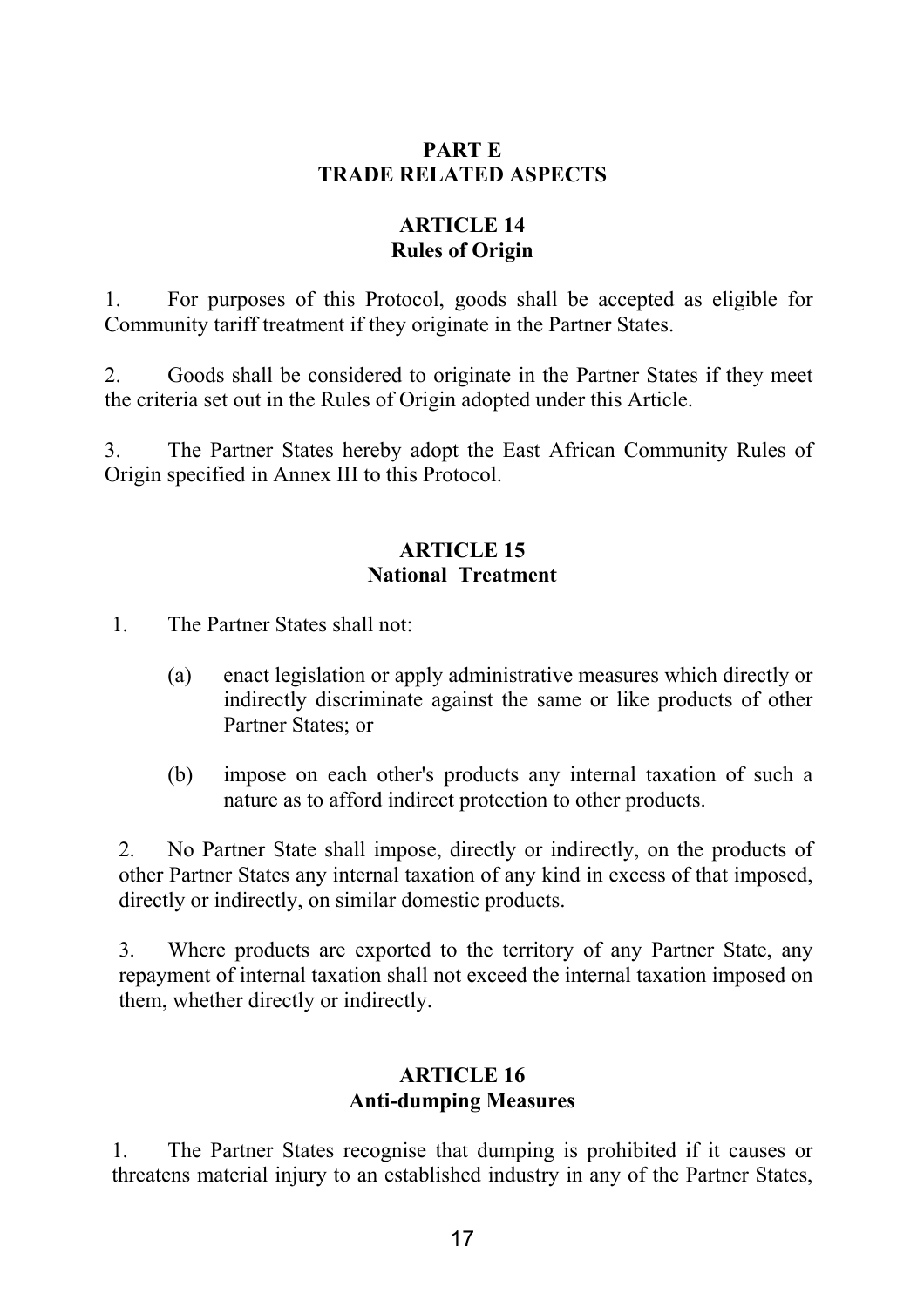materially retards the establishment of a domestic industry therein or frustrates the benefits expected from the removal or absence of duties and quantitative restrictions of trade between the Partner States.

2. The Secretariat shall notify the World Trade Organisation on the antidumping measures taken by the Partner States.

3. The implementation of this Part of the Protocol shall be in accordance with the East African Community Customs Union (Anti Dumping Measures) Regulations, specified in Annex IV to this Protocol.

4. For purposes of this Article, the term "domestic industry" shall be interpreted as referring to the domestic producers as a whole of the like products or to those of them whose collective output of the products constitutes a major proportion of the total domestic production of those products, except that:

(a) when producers are related to the exporters or importers or are themselves importers of the allegedly dumped product, the term "domestic industry" may be interpreted as referring to the rest of the producers;

*(*b) in exceptional circumstances, the territory of the Partner States may, for the production in question, be divided into two or more competitive markets and the producers within each market may be regarded as a separate industry where:

- (i) the producers within that market sell all or most of their production of the product in question in that market; and
- (ii) the demand in that market is not to any substantial degree supplied by producers of the product in question located elsewhere in the territory.

(c) In the circumstances referred to in sub-paragraph (b) of this Article, industry is not injured, except where there is concentration of dumped imports into such an isolated market and provided the dumped imports are causing injury to the producers of all or most of the production within such market.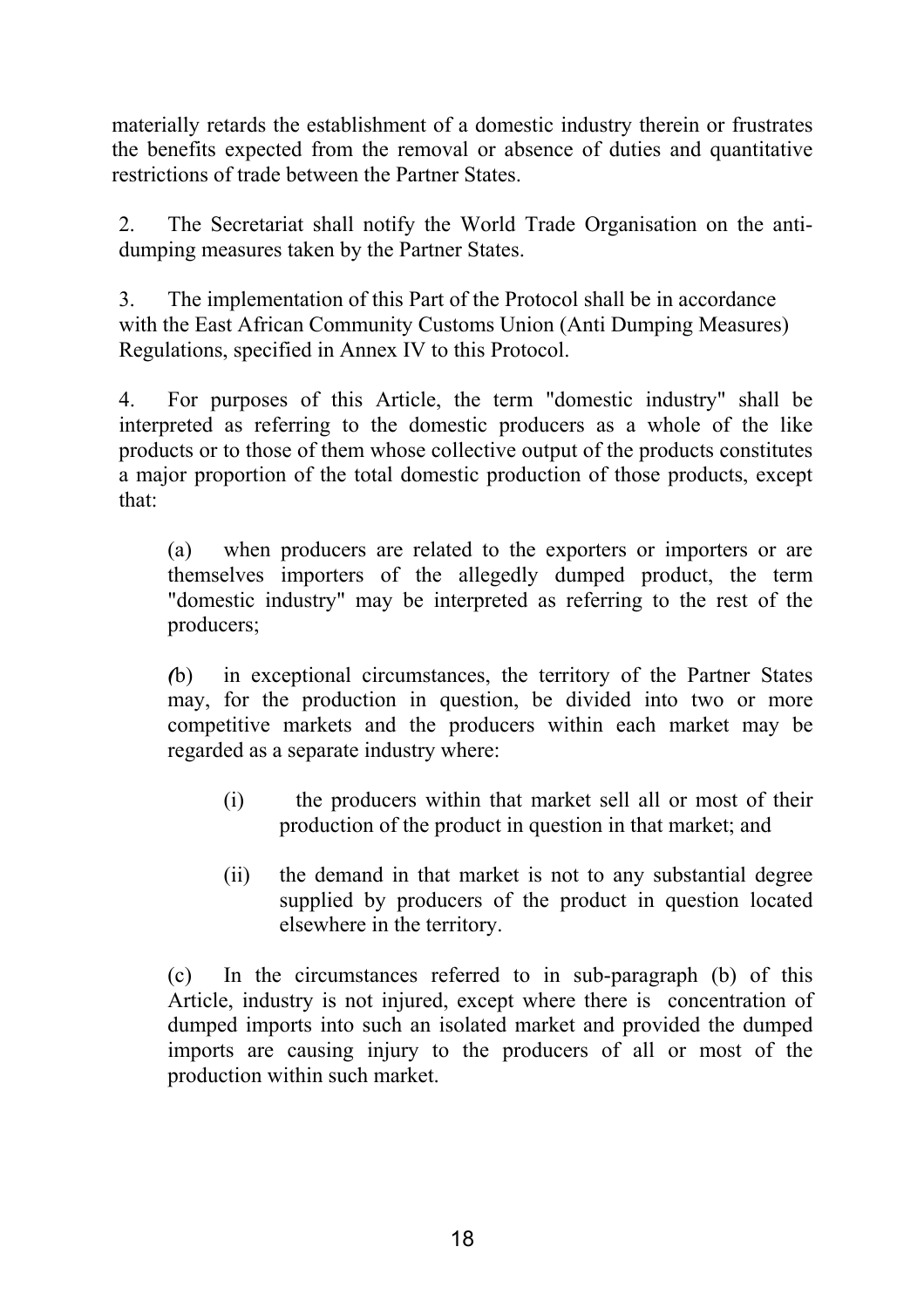## **ARTICLE 17 Subsidies**

1. If a Partner State grants or maintains any subsidy, including any form of income or price support which operates directly or indirectly to distort competition by favouring certain undertakings or the production of certain goods in the Partner State, it shall notify the other Partner States in writing.

2. The notification in paragraph 1 of this Article shall contain the extent and nature of the subsidisation, the estimated effect of the subsidisation, the quantity of the affected product or products exported to the Partner States and the circumstances making the subsidisation necessary.

### **ARTICLE 18 Countervailing Measures**

1. (a) The Community may, for the purposes of offsetting the effects of subsidies and subject to regulations made under this Article, levy a countervailing duty on any product of any foreign country imported into the Customs Union.

(b) The countervailing duty shall be equal to the amount of the estimated subsidy determined to have been granted directly or indirectly, on the manufacture, production or export of that product in the country of origin or exportation.

2. The implementation of Articles 17 and 18 of this Protocol shall be in accordance with the East African Community Customs Union (Subsidies and Countervailing Measures) Regulations, specified in Annex V to this Protocol**.** 

## **ARTICLE 19 Safeguard Measures**

1. The Partner States agree to apply safeguard measures to situations where there is a sudden surge of a product imported into a Partner State, under conditions which cause or threaten to cause serious injury to domestic producers in the territory of like or directly competing products within the territory.

2. (a) During a transitional period of five years, after the coming into force of the Protocol, where a Partner State demonstrates that its economy will suffer serious injury as a result of the imposition of the common external tariff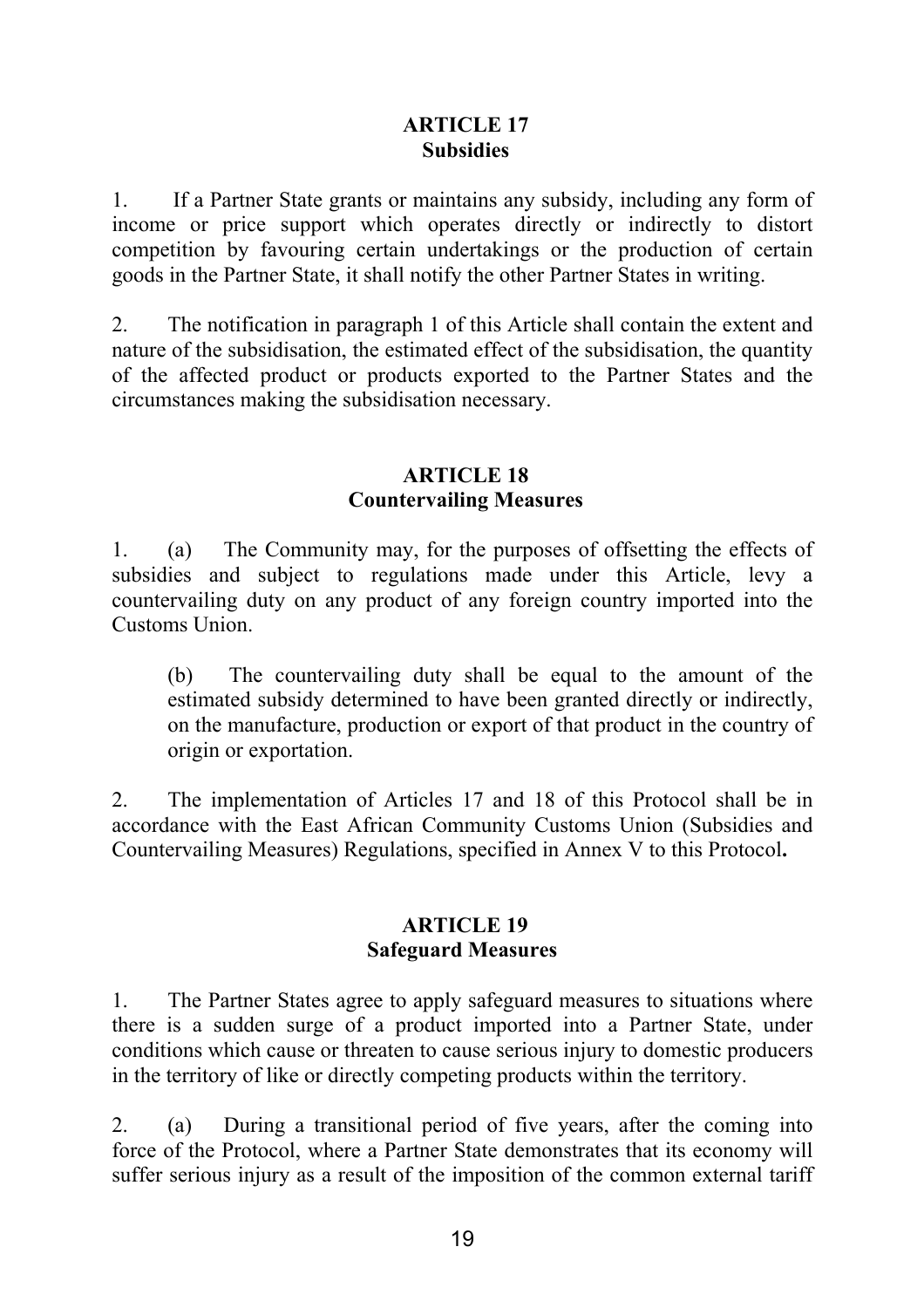on industrial inputs and raw materials, the Partner State concerned shall, inform the Council and the other Partner States through the Secretary General on the measures it proposes to take.

(b) The Council shall examine the merits of the case and the proposed measures and take appropriate decisions.

3. The implementation of this Article shall be in accordance with the East African Community Customs Union (Safeguard Measures) Regulations, specified in Annex VI to this Protocol.

## **ARTICLE 20 Co-operation in the Investigation of Dumping, Subsidies and Application of Safeguard Measures**

1. The Partner States shall co-operate in the detection and investigation of dumping, subsidies and sudden surge in imports and in the imposition of agreed measures to curb such practices.

2. Where there is evidence of any sudden surge in imports, or dumping, or export of subsidised goods by a foreign country into any of the Partner States that threatens or distorts competition within the Community, the affected Partner State may request the Partner State in whose territory there is a sudden surge in imports, or goods are dumped or subsidised, to impose anti-dumping duties or countervailing duties or safeguard measures on such goods.

3. If the Partner State to which the request is made does not act within thirty days of notification of the request, the requesting Partner State shall report to the appropriate customs union authority which shall take the necessary action.

### **ARTICLE 21 Competition**

1 The Partner States shall prohibit any practice that adversely affects free trade including any agreement, undertaking or concerted practice which has as its objective or effect the prevention, restriction or distortion of competition within the Community.

2. The provision of paragraph 1 of this Article shall not apply in the case of: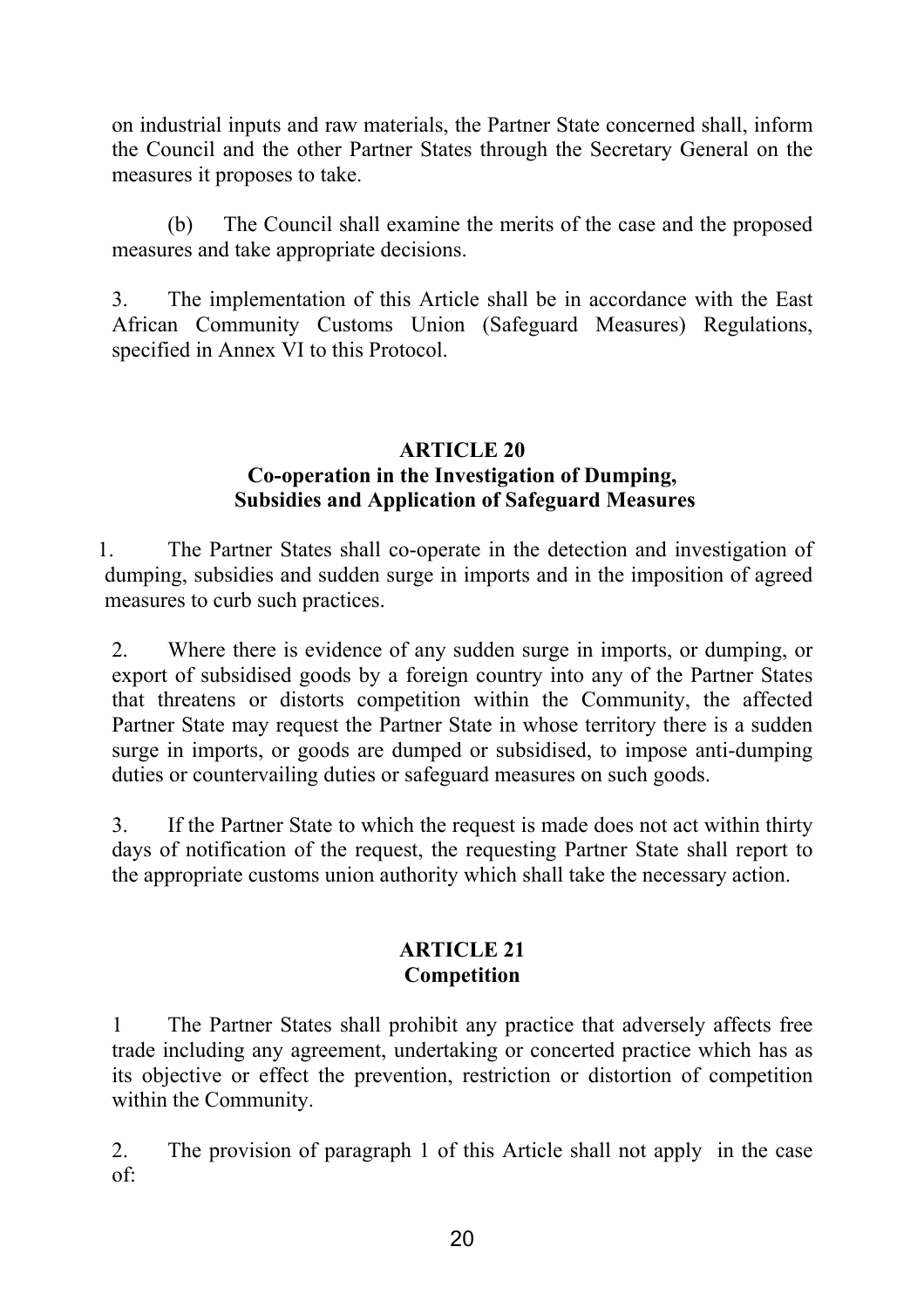- (a) any agreement or category of agreements between undertakings;
- (b) any decision by association of undertakings; or
- (c) any concerted practice or category of concerted practises,

which improves production or distribution of goods, promotes technical or economic development or which has the effect of promoting consumer welfare and does not impose restrictions inconsistent with the attainment of the objectives of the Customs Union or has the effect of eliminating competition.

3. The implementation of this Article shall be in accordance with the East African Community competition policy and law**.** 

### **ARTICLE 22 Restrictions and Prohibitions to Trade**

1. A Partner State may, after giving notice to the Secretary General of her intention to do so, introduce or continue to execute restrictions or prohibitions affecting:

- (a) the application of security laws and regulations;
- (b) the control of arms, ammunition and other military equipment or items;
- (c) the protection of human life, the environment and natural resources, public safety, public health or public morality; and
- (d) the protection of animals and plants.

2. A Partner State shall not exercise the right to introduce or continue to execute the restrictions or prohibitions conferred by this Article in order to restrict the free movement of goods within the Community.

3. Notwithstanding the provisions of Article 10(1) of this Protocol, the Partner States agree to specify in the customs law of the Community goods to be restricted and prohibited from trade.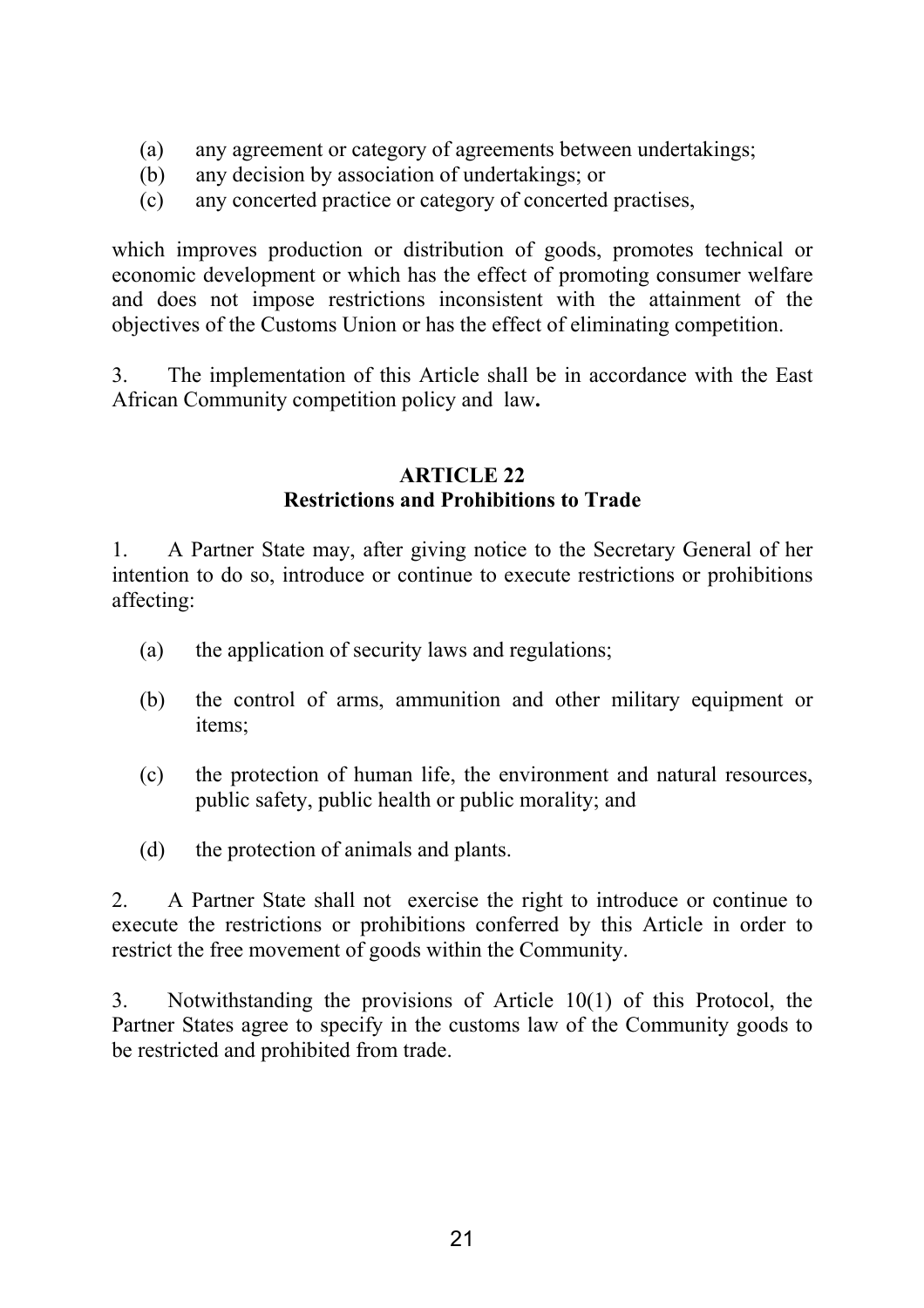## **ARTICLE 23 Re-exportation of Goods**

1. The Partner States shall ensure that re-exports shall be exempt from payment of import or export duties in accordance with the customs law of the Community.

2. Paragraph (1) of this Article shall not preclude the levying of normal administrative and service charges applicable to the import or export of similar goods in accordance with the national laws and regulations of the Partner States.

# **ARTICLE 24 East African Community Committee on Trade Remedies**

1. For purposes of this Protocol, there is hereby established an East African Community Committee on Trade Remedies (hereinafter referred to as "the Committee") to handle any matters pertaining to:

- (a) rules of origin provided for under the East African Community Customs Union (Rules of Origin) Rules*,* specified in Annex III to this Protocol;
- (b) anti-dumping measures provided for under the East African Community Customs Union (Anti-Dumping Measures) Regulations*,* specified in Annex IV to this Protocol;
- (c) subsidies and countervailing measures provided for under the East African Community Customs Union (Subsidies and Countervailing Measures) Regulations*,* specified in Annex V to this Protocol;
- (d) safeguard measures provided for under the East African Community Customs Union (Safeguard Measures) Regulations*,* specified in Annex VI to this Protocol;
- (e) dispute settlement provided for under the East African Community Customs Union (Dispute Settlement Mechanism) Regulations*,* specified in Annex IX to this Protocol; and
- (f) any other matter referred to the Committee by the Council.
- 2. (a) The Committee shall be composed of nine members, qualified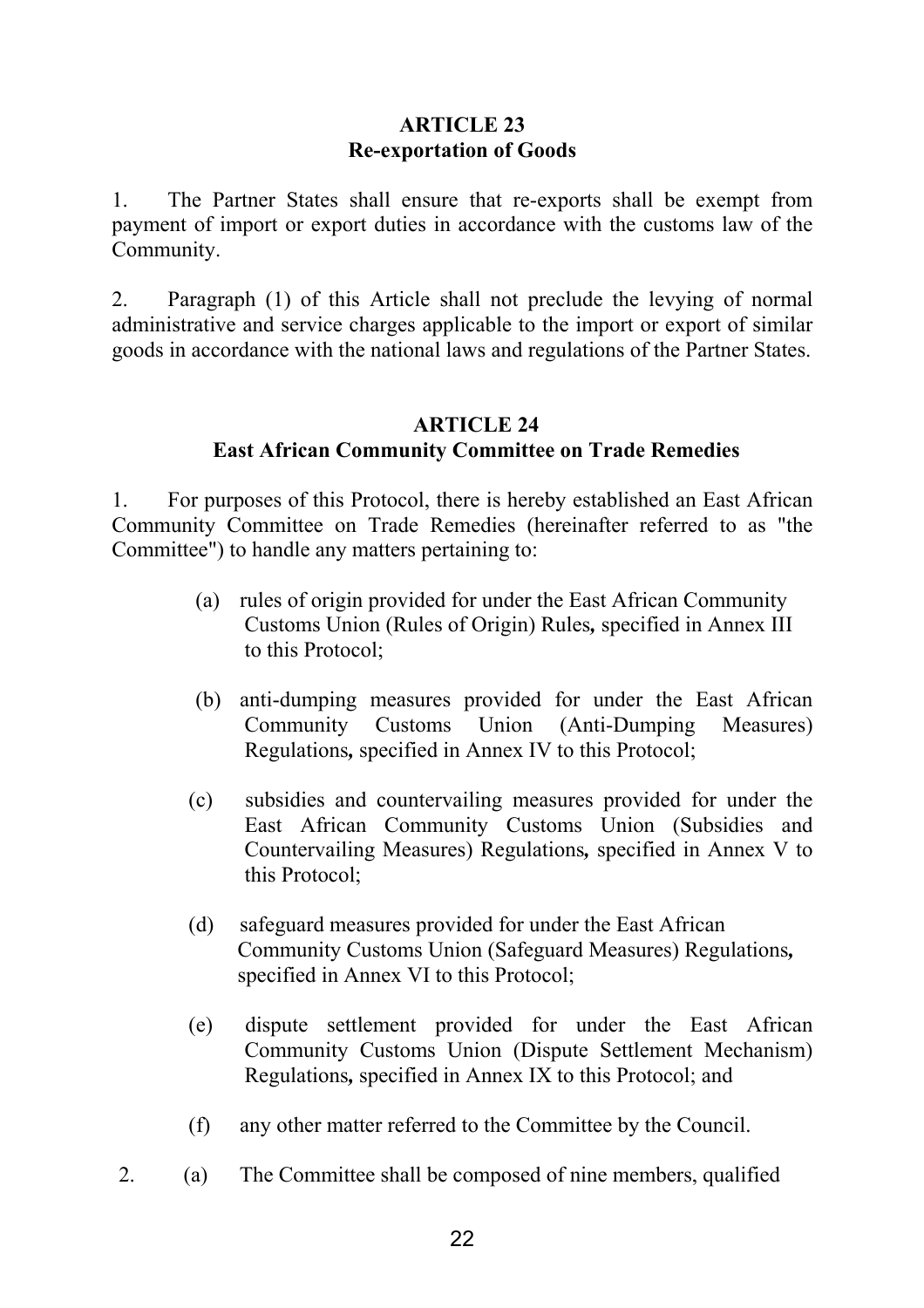and competent in matters of trade, customs and law.

(b) Each Partner State shall nominate three members to the Committee.

3. Each Partner State shall notify the Committee*,* of the investigating authority within its territory designated to initiate and conduct investigations on behalf of the Committee.

- 4. The functions of the Committee shall be to:
	- (a) initiate, through the investigating authorities of the Partner States, investigation on disputes under the Regulations in paragraph 1 of this Article;
	- (b) make affirmative or negative determinations on investigation arising from sub-paragraph (a) of this paragraph;
	- (c) recommend provisional measures to prevent injury to a domestic industry where preliminary affirmative determination has been made under any matter in paragraph 1 of this Article;
	- (d) undertake consultations with Partner States and other countries on matters before it;
		- (e) report to the Council on all determinations in relations to matters that are submitted to it and decisions made by it;
		- (f) provide advisory opinions to the Partner States in relation to matters under paragraph 1 of this Article;
		- (g) review annually the implementation and operation of the matters in paragraph 1 of this Article;
		- (h) issue public notices under the matters in paragraph 1 of this Article;
		- (i) facilitate consultations by Partner States and parties to the dispute before it, to ensure timely fulfilment of all requirements by parties to the dispute and provide advice as may be appropriate;
		- (j) administer and manage the dispute settlement mechanism; and
		- (k) undertake any function that may be assigned to it by any regulation under this Protocol or by the Council.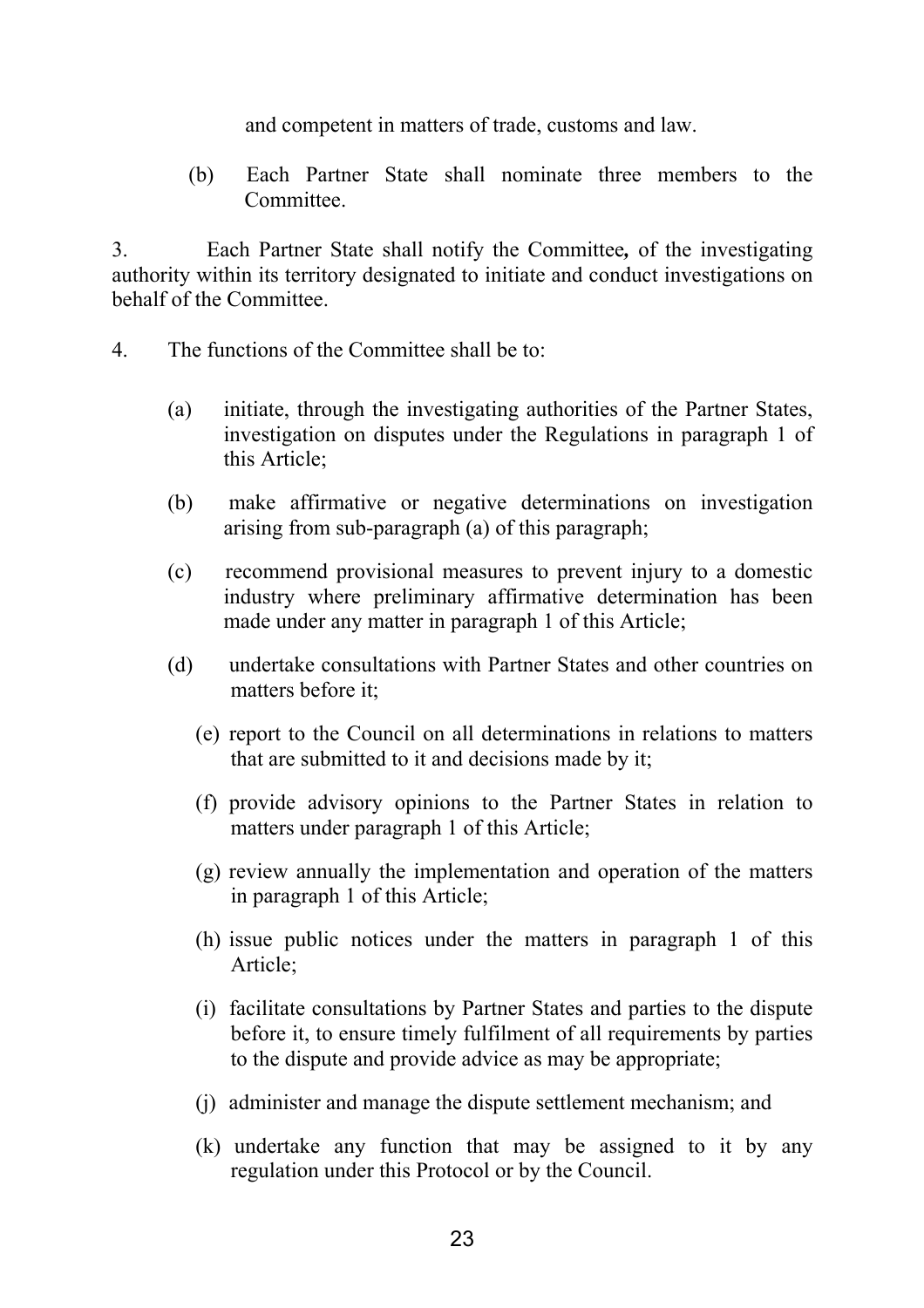5. Except as otherwise provided under the East African Community Customs Union (Dispute Settlement Mechanism) Regulations, or under any other regulation under this Protocol, the decisions of the Committee with respect to the settlement of disputes shall be final.

6. The Committee shall determine its own procedure.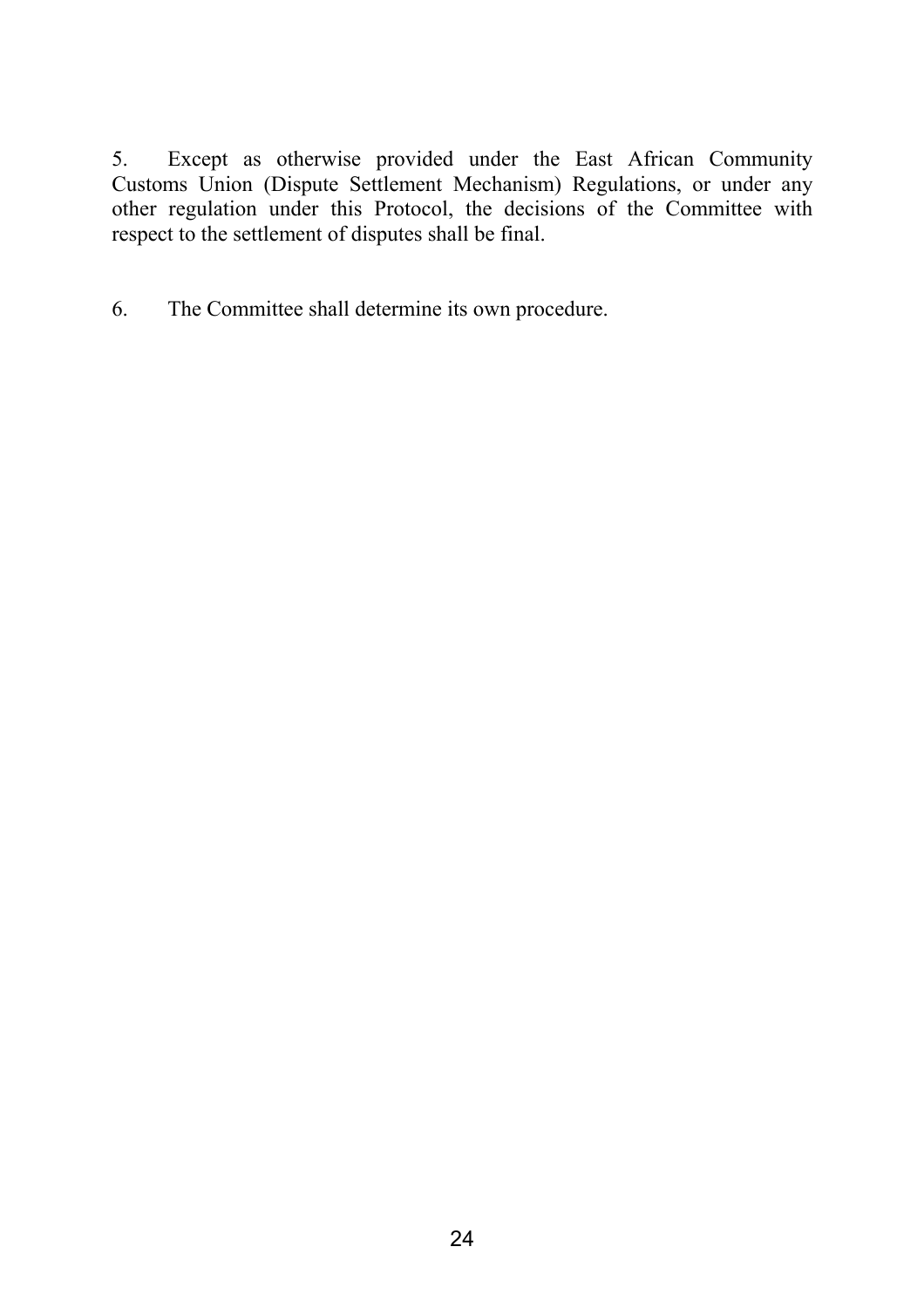## **PART F EXPORT PROMOTION SCHEMES**

## **ARTICLE 25 Principles of Export Promotion Schemes**

1. The Partner States agree to support export promotion schemes in the Community for the purposes of accelerating development, promoting and facilitating export oriented investments, producing export competitive goods, developing an enabling environment for export promotion schemes and attracting foreign direct investment.

2. (a) The Partner States agree that goods benefiting from export promotion schemes shall primarily be for export.

(b) In the event that such goods are sold in the customs territory such goods shall attract full duties, levies and other charges provided in the Common External Tariff.

3. The sale of goods in the customs territory shall be subject to authorisation by a competent authority and such sale shall be limited to 20 per centum of the annual production of a company.

### **ARTICLE 26 Duty Drawback Schemes**

1. The Partner States agree that, upon exportation to a foreign country, drawback of import duties may be allowed in such amounts and on such conditions as may be prescribed by the competent authority.

2. Duty drawback shall be paid:

(a) upon submission of an application to the competent authority within such a period from the date of exportation or performance of the conditions on which drawback may be allowed as the competent authority may prescribe; and

(b) on goods or any material used in the manufacture or processing of such goods may be granted in accordance with and subject to such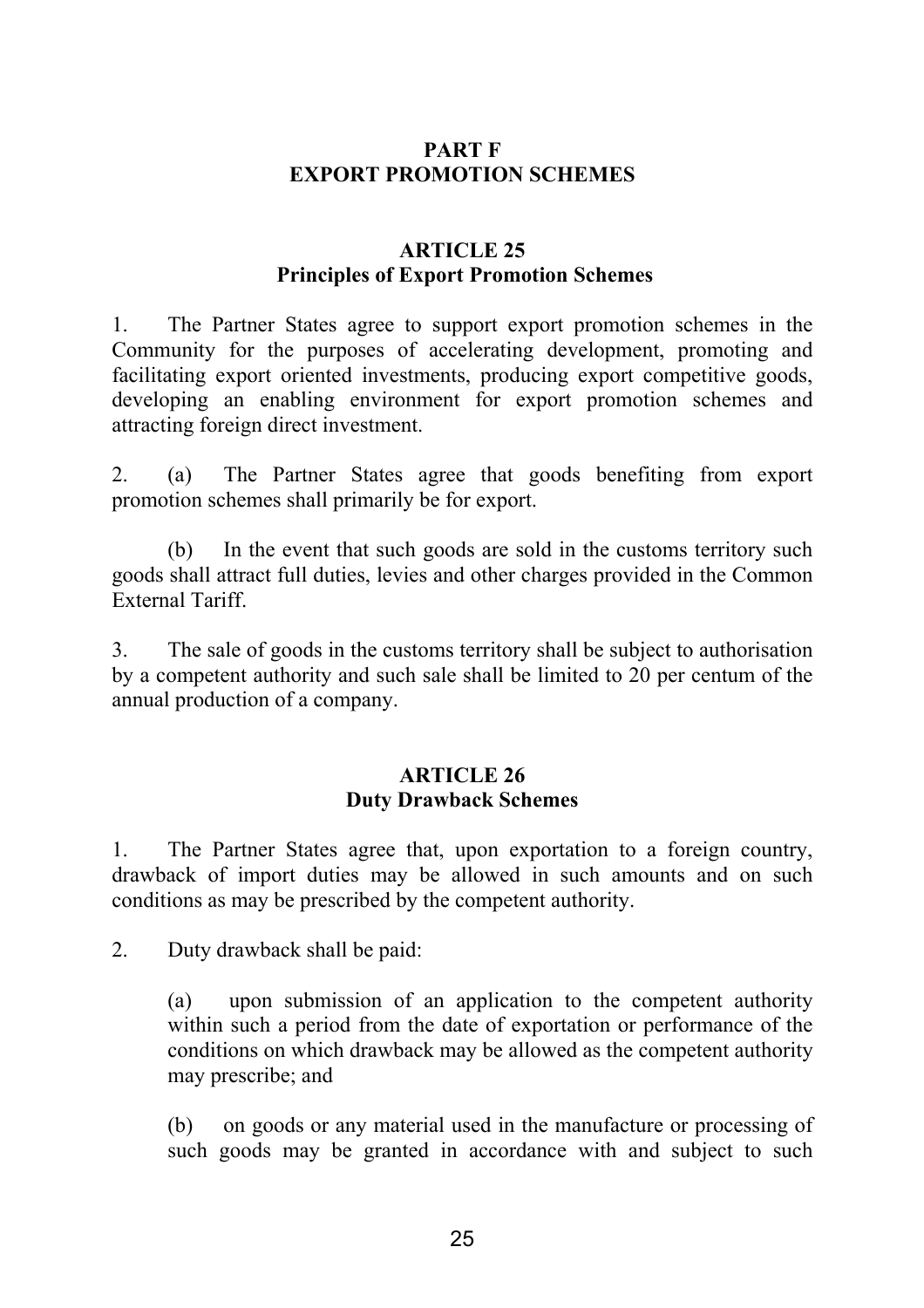limitations and conditions as may be prescribed by the competent authority.

3. The implementation of this Article shall be in accordance with the duty drawback schemes specified in the customs law of the Community.

## **ARTICLE 27 Duty and Value Added Tax Remission Schemes**

1. The Partner States agree to support export promotion by facilitating duty and value added tax remission schemes.

2. For purposes of this Article the Partner States may establish duty and value added tax remission schemes.

3. The implementation of this Article shall be in accordance with the duty and value added tax remission schemes specified in the customs law of the Community.

## **ARTICLE 28 Manufacturing under Bond Schemes**

1. The Partner States agree to support export promotion by facilitating manufacturing under bond schemes within their respective territories.

2. The procedure for manufacturing under bond shall allow imported goods to be used in a customs territory for processing or manufacture.

3. Duty and taxes shall be payable on compensating products at the rate of import duty appropriate to them.

4. The implementation of this Article shall be in accordance with the manufacturing under bond schemes specified in the customs law of the Community.

## **ARTICLE 29 Export Processing Zones**

1. The Partner States agree to support the establishment of export processing zones.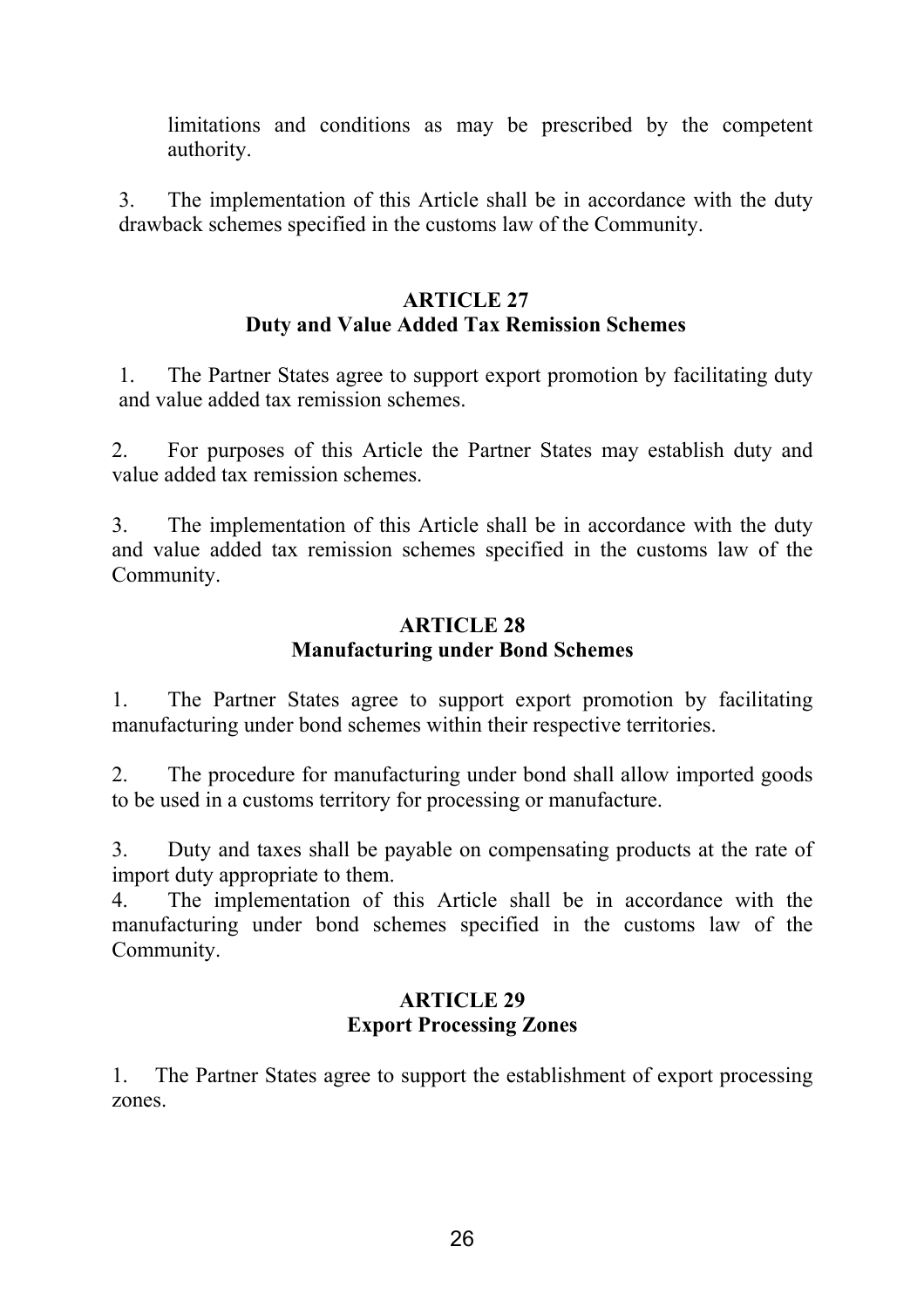2. Entry into an export processing zone shall allow total relief from payment of duty on imported goods used directly in the production of goods for export by a person authorised to carry out that activity in the zone.

3. The implementation of the provisions of this Article shall be in accordance with the East African Community Customs Union (Export Processing Zones) Regulations*,* specified in Annex VII to this Protocol and the customs law of the Community.

## **ARTICLE 30 Other Export Promotion Schemes**

The Council may, from time to time, approve the establishment of such other export promotion schemes, as may be deemed necessary.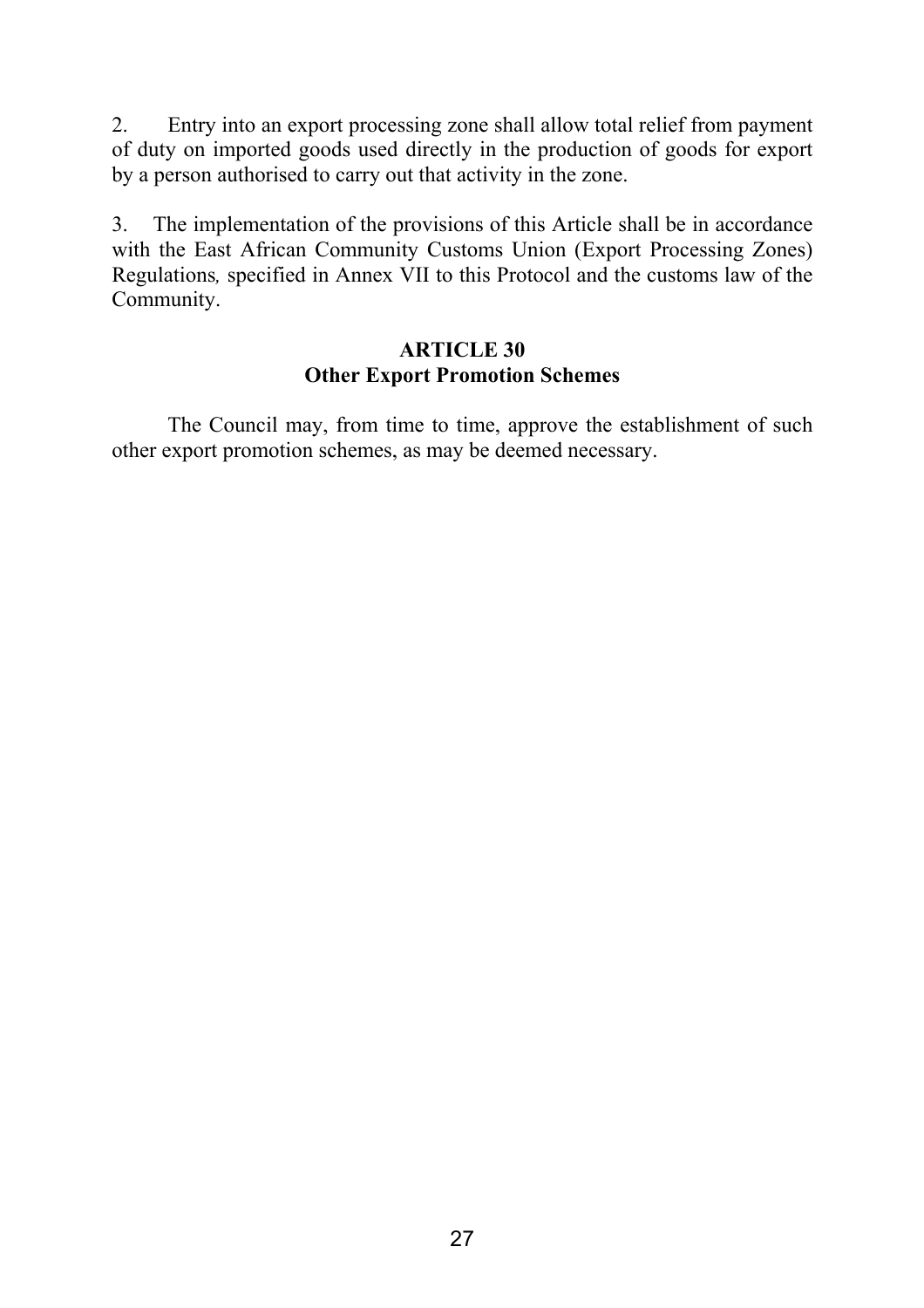## **PART G SPECIAL ECONOMIC ZONES**

# **ARTICLE 31 Freeports**

1. The Partner States may provide for the establishment of freeports for the purpose of facilitating and promoting international trade and accelerating development within the Customs Union.

2. The functions of the freeports shall include the following:

- (a) promotion and facilitation of trade in goods imported into freeports;
- (b) provision of facilities relating to freeports including storage, warehouses and simplified customs procedures; and
- (c) provision for the establishment of international trade supply chain centres, where persons from within and outside the Community access and harness market opportunities and enhance competitiveness in import and export trade within the global setting.

3. Goods entering into a freeport shall be granted total relief from payment of duty and any other import levies except where the goods are removed from the freeport for home use.

4. For purposes of this Article, the Partner States may establish an authority to manage the freeports.

5. The implementation of this Article shall be in accordance with the East African Community Customs Union (Freeport Operations) Regulations*,* specified in Annex VIII to this Protocol.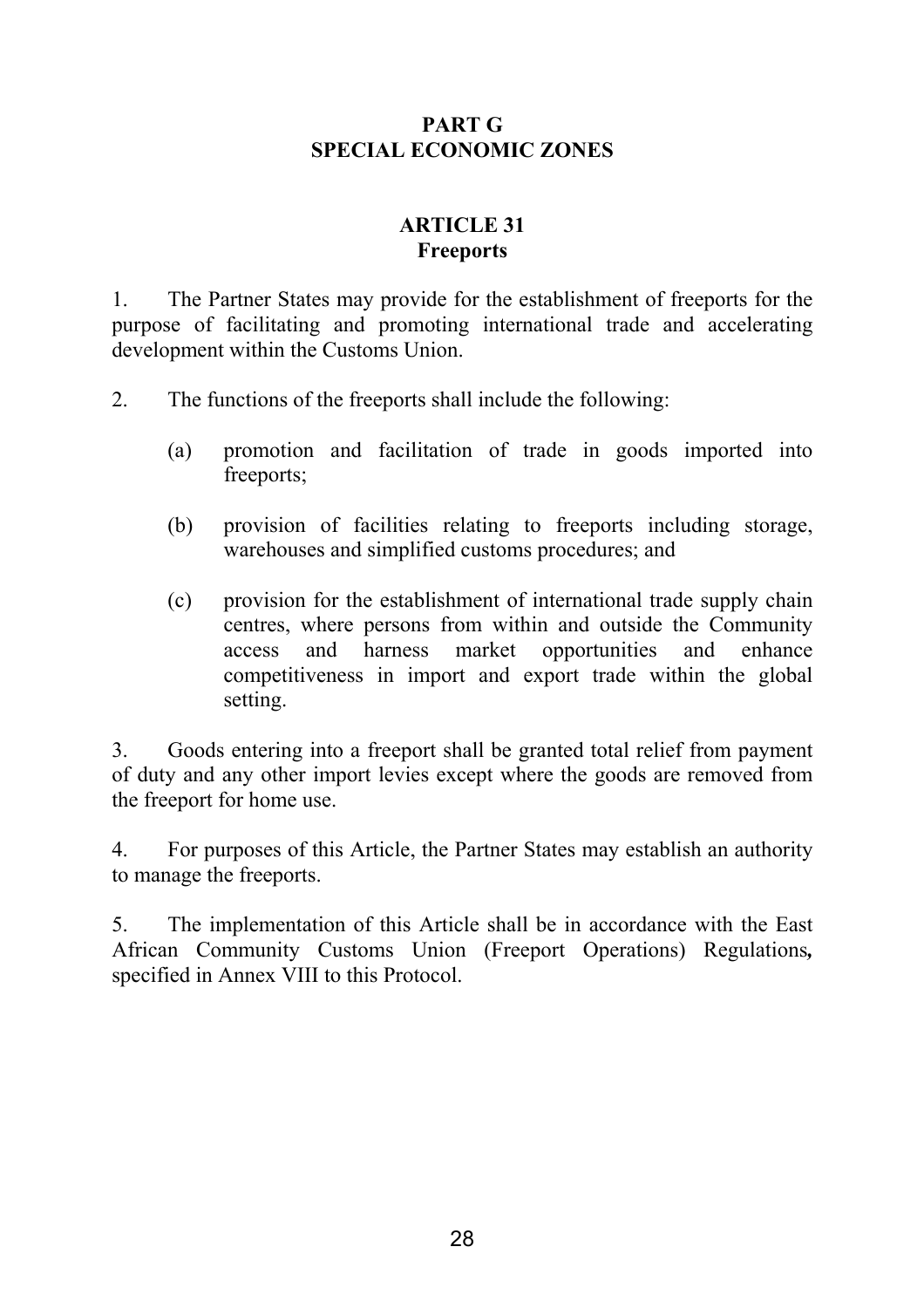## **ARTICLE 32 Other Arrangements**

1. The Council may, from time to time, approve the establishment of other special economic arrangements for purposes of the development of the economies of the Partner States.

2. Freeport zones may be established at seaports, riverports, airports and places with similar geographic or economic advantage.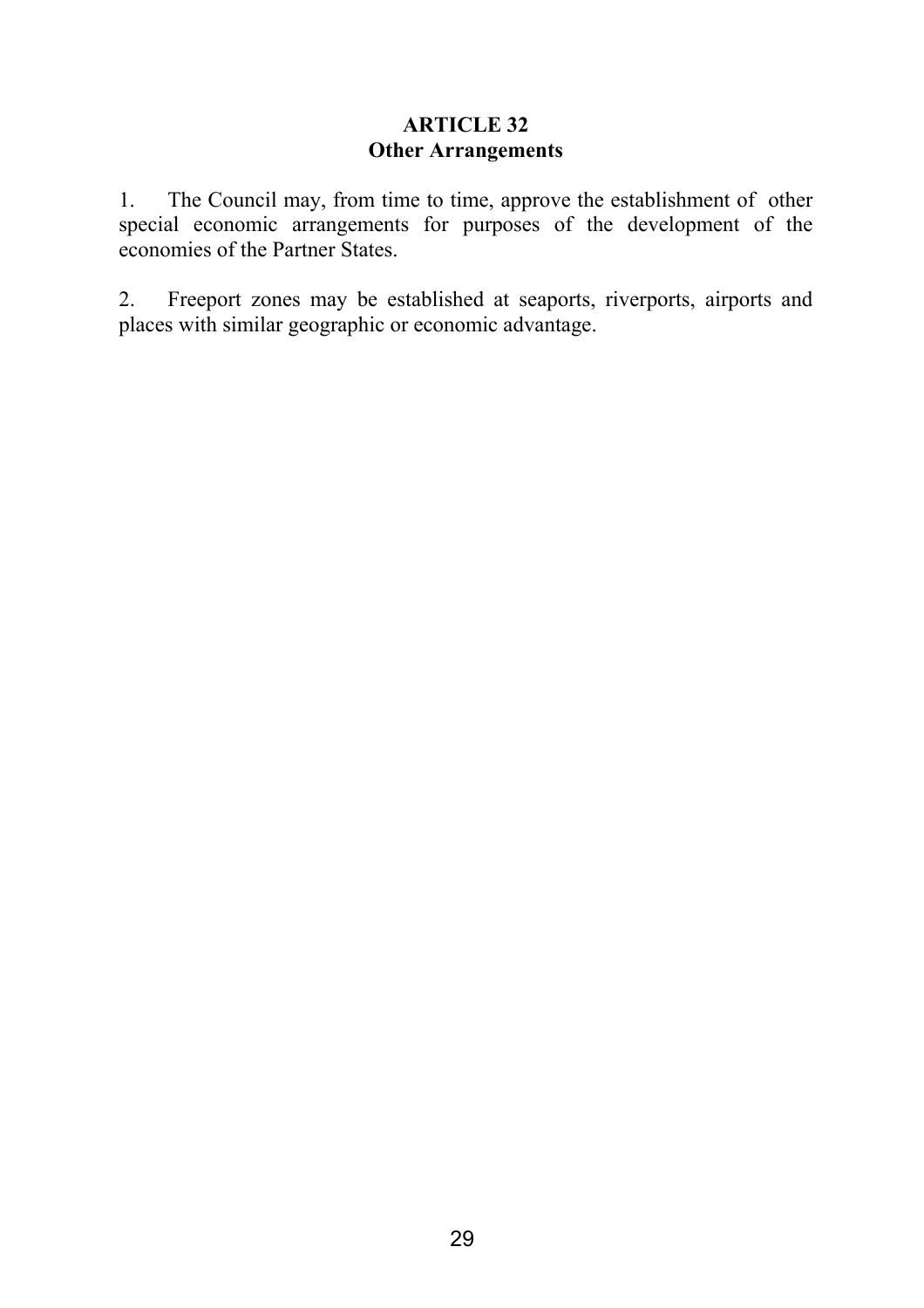## **PART H EXEMPTION REGIMES**

## **Article 33 Exemption Regimes**

1. The Partner States agree to harmonise their exemption regimes in respect of goods that are excluded from payment of import duties.

2. The Partner States hereby agree to adopt a harmonised list on exemption regimes which shall be specified in the customs law of the Community.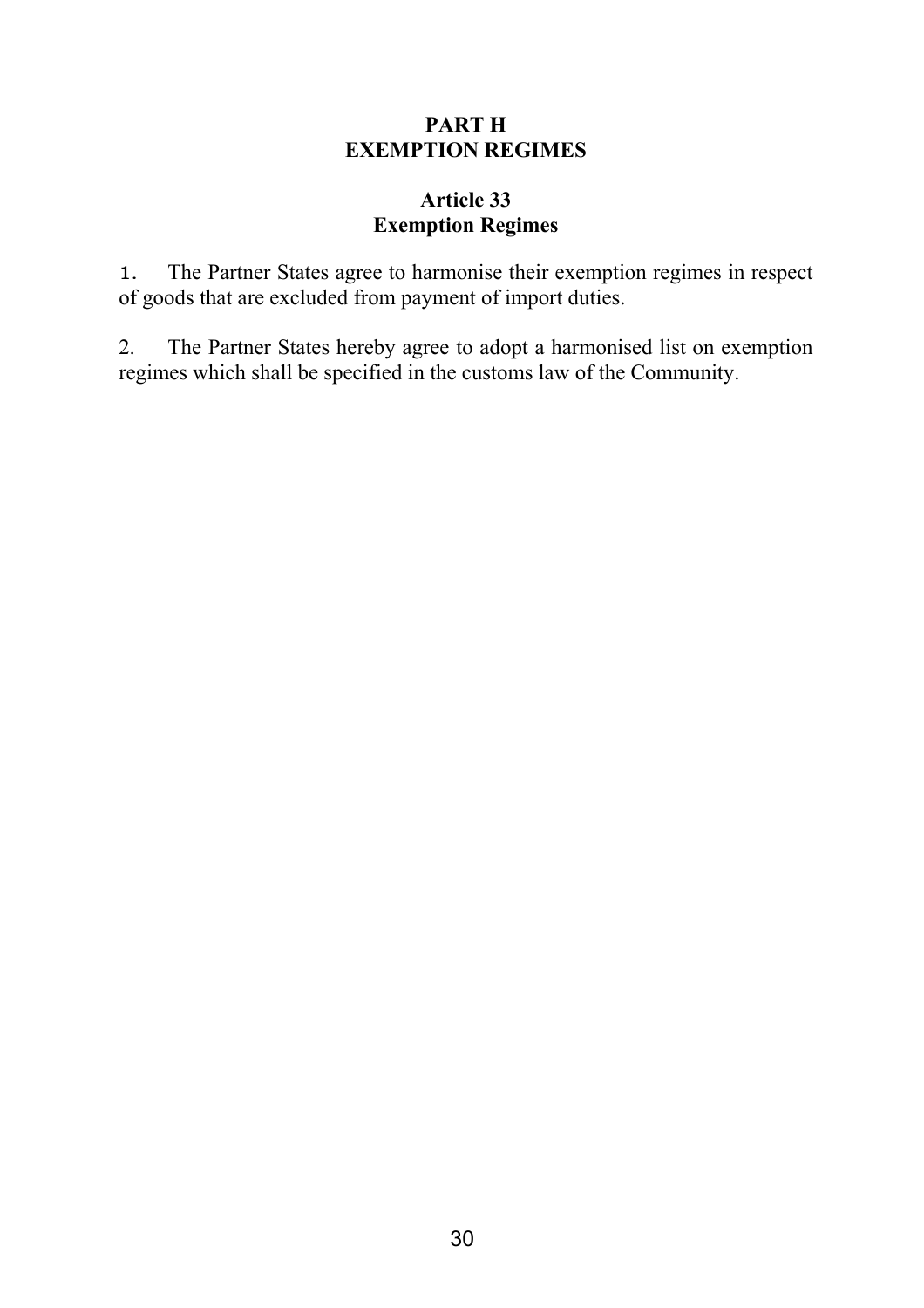#### **PART I GENERAL PROVISIONS**

#### **ARTICLE 34 Administration of the Customs Union**

The administration of the Customs Union, including legal, administrative and institutional matters, shall be governed by the customs law of the Community.

#### **ARTICLE 35 Measures to Address Imbalances arising from the Establishment of the Customs Union**

For purposes of this Protocol, the Council shall approve measures to address imbalances that may arise from the establishment of the Customs Union.

### **ARTICLE 36 Safeguard Clause**

1. In the event of serious injury or threat of serious injury occurring to the economy of a Partner State following the application of the provisions of this Protocol, the Partner State concerned shall, after informing the Council through the Secretary General and the other Partner States, take necessary safeguard measures.

2. The Council shall examine the method and effect of the application of existing safeguard measures and take appropriate decisions.

## **ARTICLE 37 Trade Arrangements with Countries and Organisations Outside the Customs Union**

1. The Partner States shall honour their commitments in respect of other multilateral and international organisations to which they belong.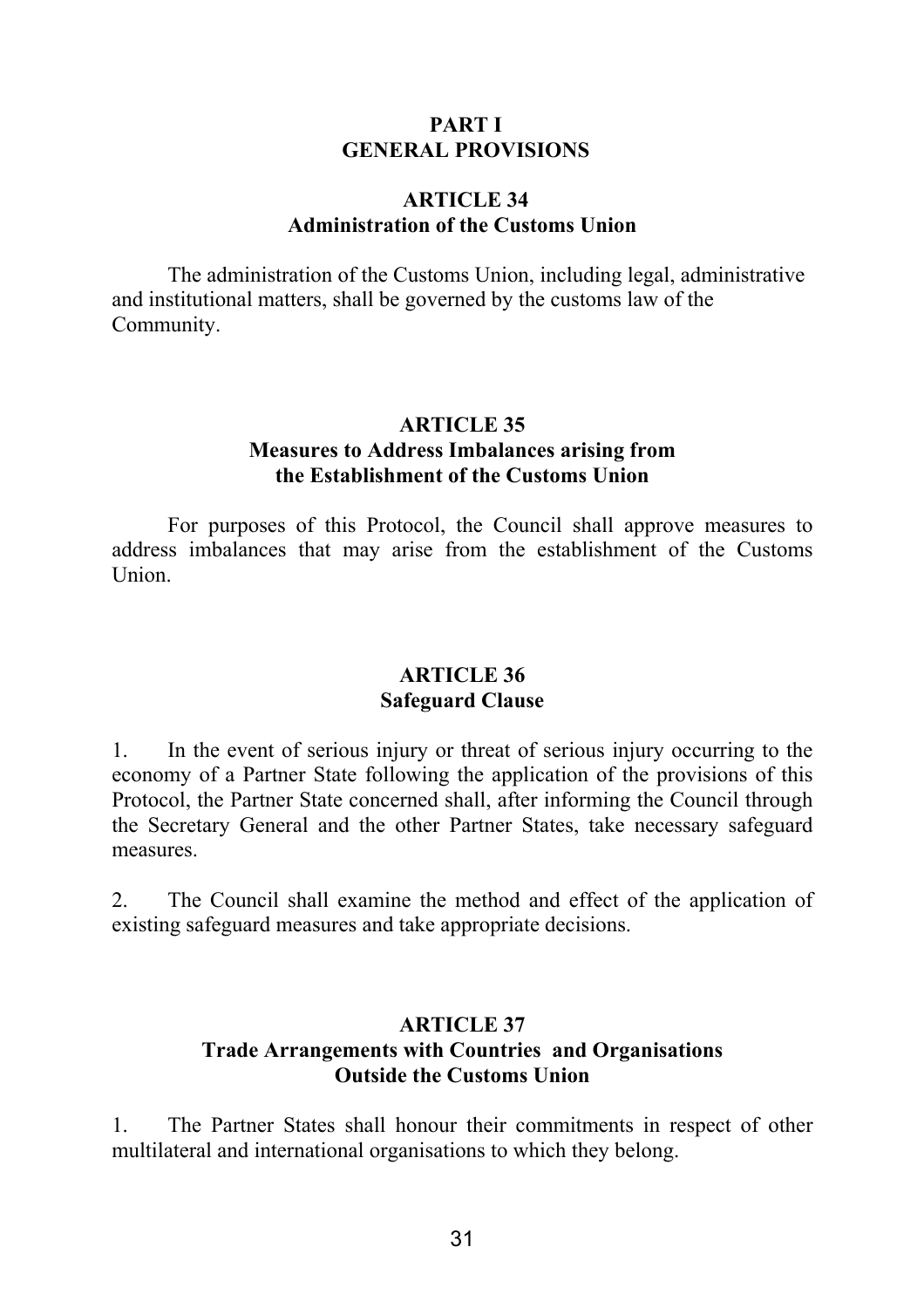2. The Community shall co-ordinate its trade relations with foreign countries so as to facilitate the implementation of a common policy in the field of external trade.

3. (a) Upon the signing of this Protocol and before its coming into force, and taking into account, *inter alia*, the provisions of paragraphs 1 and 2 of this Article, the Partner States shall identify the issues arising out of their current relationships with other integration blocs and multilateral and international organisations of which they are members in order to establish convergence on those matters for the purposes of the Customs Union.

(b) For purposes of this paragraph, the Partner States shall, upon the signing of this Protocol formulate a mechanism to guide the relationships between the Customs Union and other integration blocs, multilateral and international organisations.

4. (a) A Partner State may separately conclude or amend a trade agreement with a foreign country provided that the terms of such an agreement or amendments are not in conflict with the provisions of this Protocol.

(b) Where a Partner State intends to conclude or amend an agreement, as specified in paragraph 4(a) of this Article, with a foreign country the Partner State shall send its proposed agreement or amendment by registered mail to the Secretary General, who shall communicate the proposed agreement by registered mail to the other Partner States within a period of thirty days, for their consideration.

(c) Where a Partner State notifies the other Partner States of its intention under paragraph 4(b) of this Article, the other Partner States shall make comments and proposals as they may deem appropriate, within ninety days from the receipt of the Secretary General's notification, before the conclusion or amendment of the agreement.

(d) Following the receipt of the comments and proposals as specified in paragraph 4(c) of this Article, the Secretary General shall convene a meeting of the Council within a period of sixty days to consider the comments and proposals.

(e) Where the Partner States do not submit comments and proposals within the period specified under paragraph  $4(c)$  of this Article, the concerned Partner State may conclude or amend the said agreement.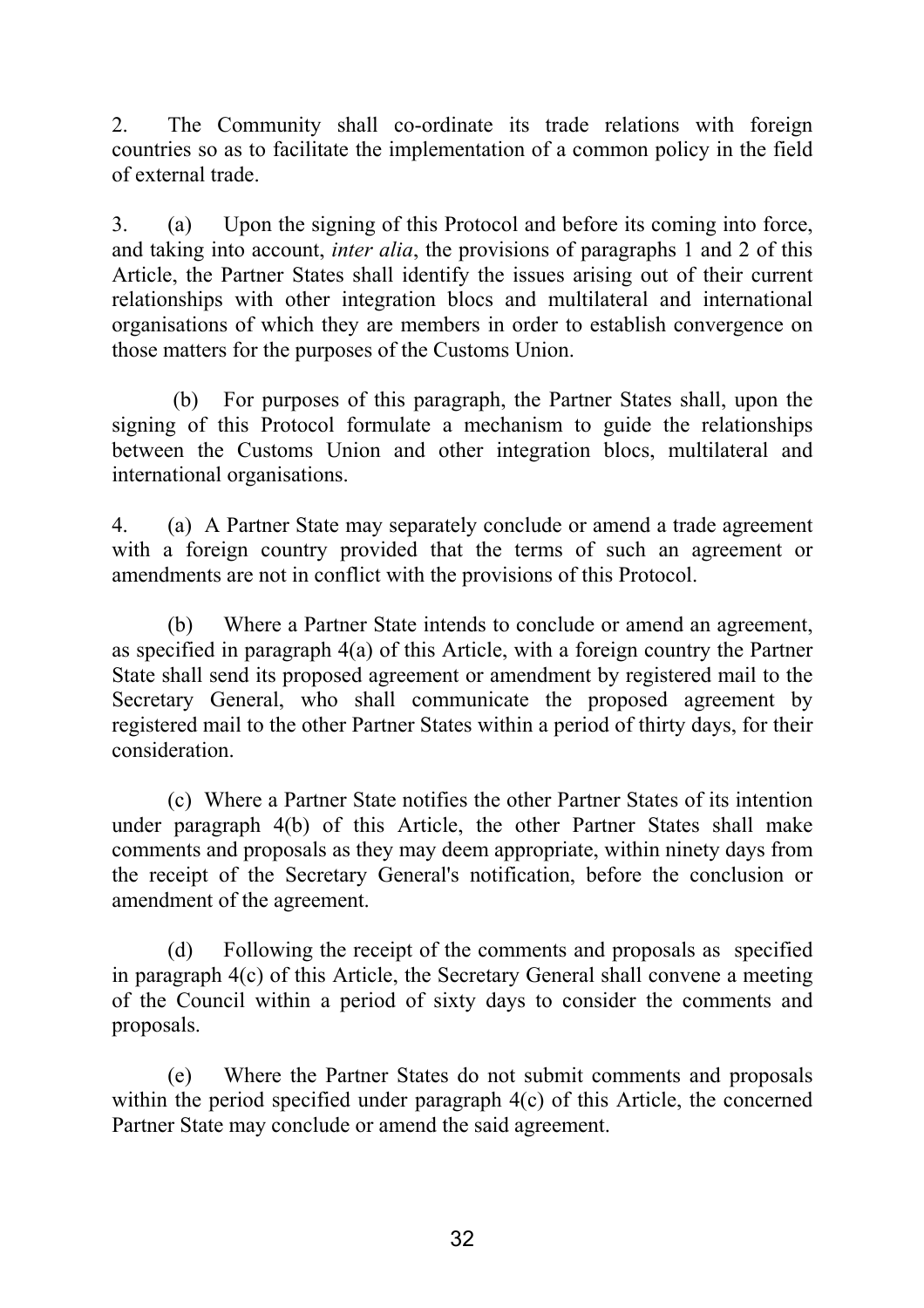## **ARTICLE 38 Inter-linkages with Other Areas of Co-operation**

1. The application of this Protocol shall take cognisance of the provisions of the Treaty on other areas of co-operation including co-operation in:

- (a) environment and natural resources management;
- (b) standardisation, quality assurance, metrology and testing;
- (c) sanitary and phyto-sanitary measures;
- (d) intellectual property rights; and
- (e) standards and technical regulations on trade.

2. The Partner States shall conclude protocols on the areas of co-operation specified in paragraph 1 of this Article, which shall spell out the objectives, scope of co-operation and institutional mechanisms for co-operation.

## **ARTICLE 39 Customs Law of the Community**

- 1. The customs law of the Community shall consist of:
	- (a) relevant provisions of the Treaty;
	- (b) this Protocol and its annexes;
	- (c) regulations and directives made by the Council;
	- (d) applicable decisions made by the Court;
	- (e) Acts of the Community enacted by the Legislative Assembly; and
	- (f) relevant principles of international law.

2. The customs law of the Community shall apply uniformly in the Customs Union except as otherwise provided for in this Protocol.

3. The Partner States shall conclude such annexes to this Protocol as shall be deemed necessary.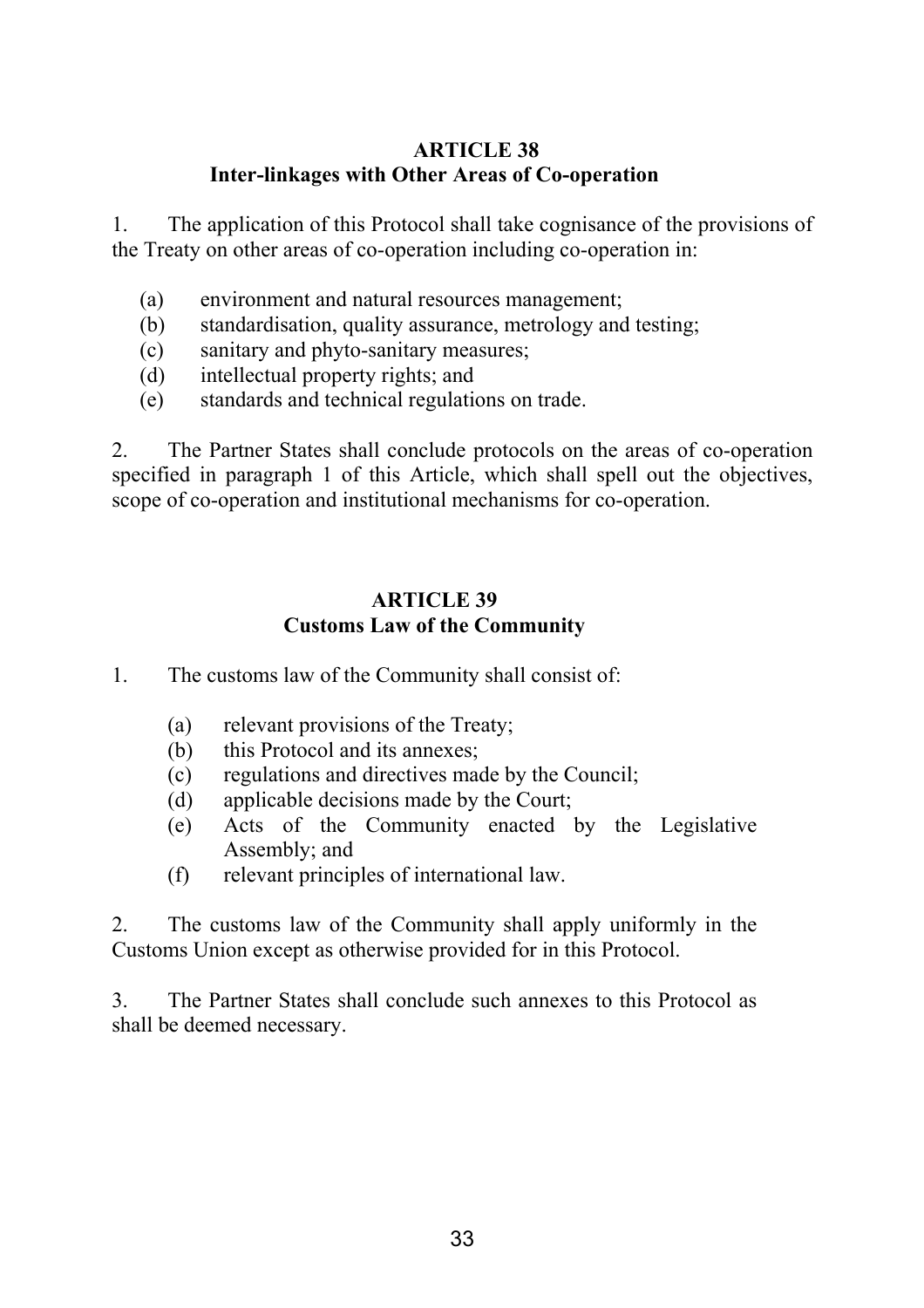### **ARTICLE 40 Annexes to the Protocol**

Without prejudice to the provisions of Articles 39(3) and 43 of this Protocol, the Partner States agree to conclude, before the Protocol comes into force, the annexes specified in this Protocol and such annexes shall form an integral part of this Protocol.

## **ARTICLE 41 Dispute Settlement**

1. Each Partner State affirms her adherence to the principles for the administration and management of disputes and shall in particular:

(a) accord due consideration to the other Partner States' presentation or complaints;

(b) accord adequate opportunity for consultation on representations made by other Partner States; and

(c) implement in good faith any decisions made pursuant to the Community's dispute settlement mechanisms.

2. The implementation of this Article shall be in accordance with the East African Community Customs Union (Dispute Settlement Mechanism) Regulations specified in Annex IX to this Protocol.

#### **ARTICLE 42 Amendment of the Protocol**

1. This Protocol may be amended by the Partner States in accordance with the provisions of Article 150 of the Treaty.

2. Subject to the provisions of paragraph 1 of this Article, the Council may:

> (1) with the approval of the Summit, review the annexes to this Protocol and make such modifications as it deems necessary;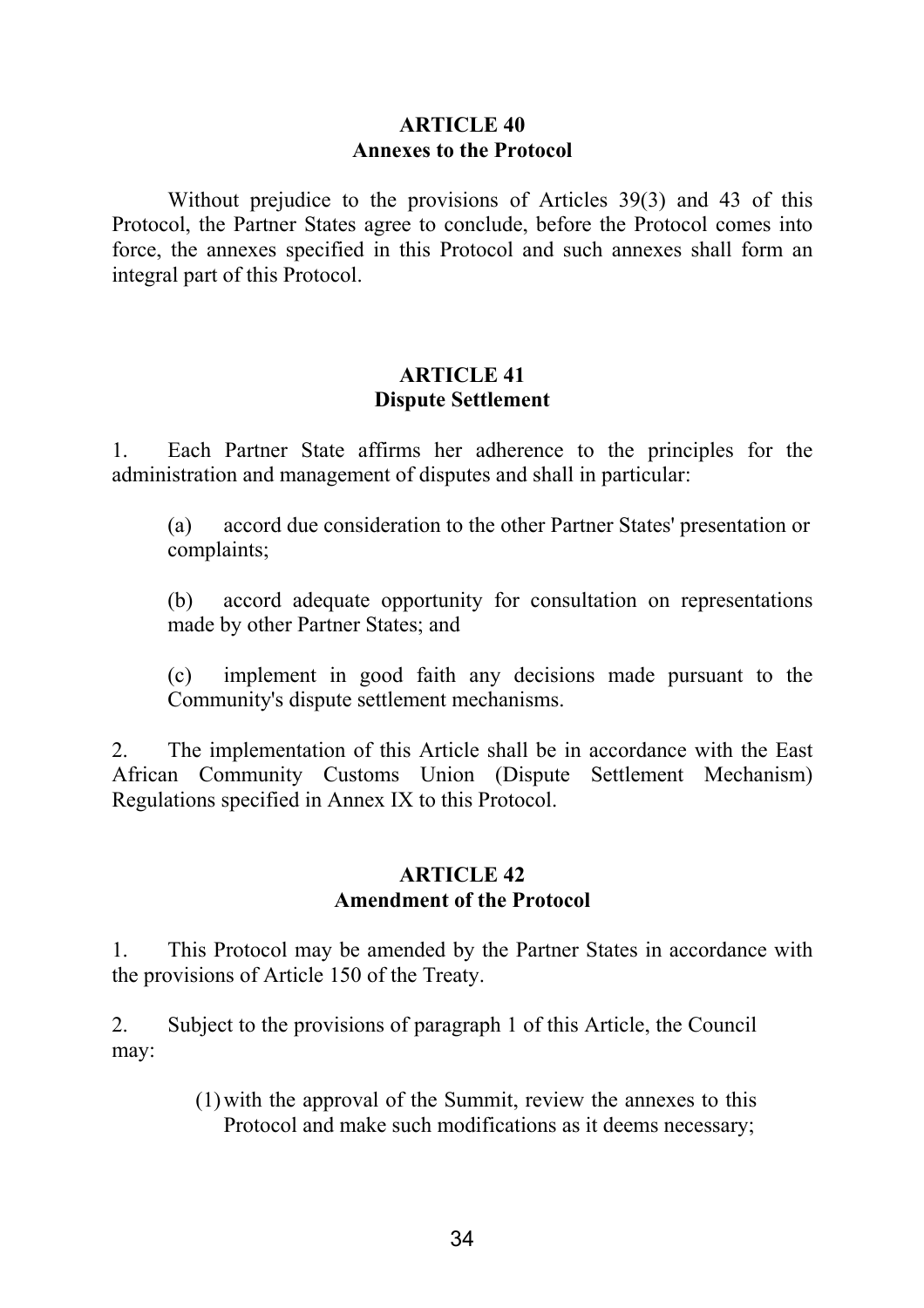### (2) submit to the Partner States proposals for the amendment of the provisions of this Protocol.

# **ARTICLE 43 Entry into Force**

This Protocol shall enter into force upon ratification and deposit of instruments of ratification with the Secretary General by all the Partner States.

### **ARTICLE 44 Depository and Registration**

1. This Protocol and all instruments of ratification shall be deposited with the Secretary General who shall transmit certified true copies of the Protocol and instruments of ratification to all the Partner States.

2. The Secretary General shall register this Protocol with the African Union, the United Nations, the World Trade Organisation, the World Customs Organisation and such other organisations as the Council may determine.